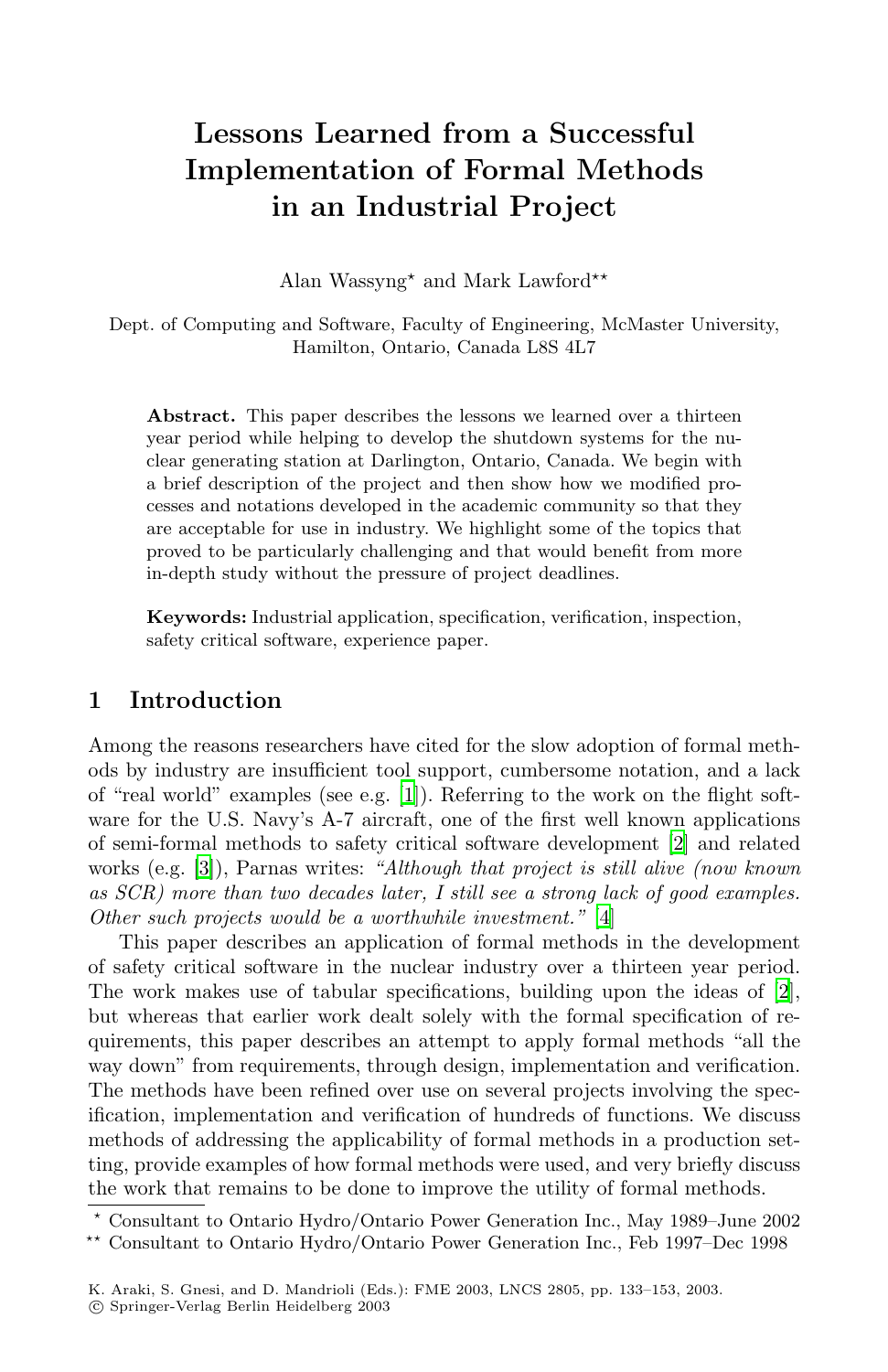In the remainder of the paper, Section 2 describes the application of the formal methods to the Darlington Nuclear Generating Station Shutdown Systems software. Section [3](#page-13-0) details the lessons learned over the course of applying and refining the formal methods. Open questions for future research are discussed in Section [4.](#page-18-0) Related work is discussed in more detail in Section [5,](#page-18-0) and Section [6](#page-19-0) draws some final conclusions.

## **2 The Project**

### **2.1 Application Setting**

The software application described in this paper relates to the computerised shutdown system for a nuclear powered generating station. In the Canadian Nuclear Industry there is a mandatory split between plant operation and safety systems. The shutdown application is implemented on redundant hardware and consists of two independent systems, Shutdown System One (SDS1) and Shutdown System Two (SDS2). Each of these systems, SDS1 and SDS2, consists of three "channels", each channel involving a Trip Computer and a Display/Test Computer. The Trip Computers are connected to the plant sensors and contain the software that makes the decisions as to whether the plant should be shut down or not, and actually invoke the shutdown mechanism. This arrangement enables the Trip Computers to be concerned with safety issues alone. This paper is specifically about the development of software for the Trip Computers. Following a general introduction to SDS1 and SDS2 Trip Computers, we will restrict our attention to SDS1 software.

For comparison with other projects, the code produced for SDS1 consisted of approximately 60 modules, containing a total of 280 access programs. There were about 40,000 lines of code (33,000 FORTRAN and 7,000 Assembler) including comments. SDS1 has 84 system inputs (monitored variables) and 27 system outputs (controlled variables).

## **2.2 A (Very) Brief History**

The original version of the software was developed in the late 1980s by Ontario Hydro. The regulators were not sure how to judge whether the software would perform correctly and reliably, and would remain correct and reliable under maintenance. David Parnas, as a consultant to the regulator, suggested that a requirements/design document be constructed without reference to the existing code. After validating that document, a verification process was conducted. The entire process was documented in [\[5](#page-19-0)]. The verification results were presented in a guided walkthrough with the regulators. At the conclusion of the walkthrough, the regulators concluded that the software was safe for use, but that it should be redesigned to enhance its maintainability.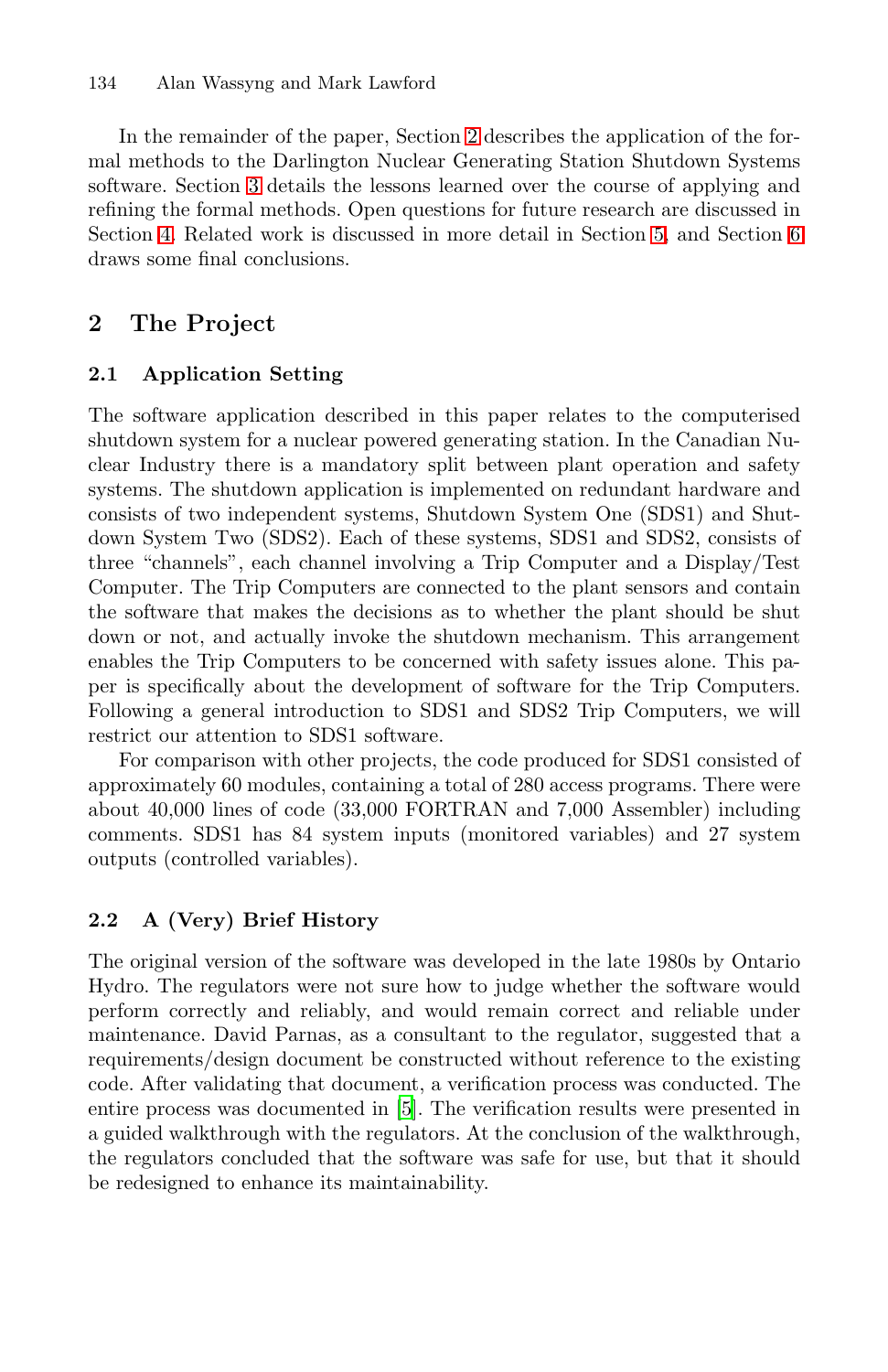#### **2.3 Preparing a Strategy for the Redesign**

Following the successful but painful completion of the verification and walkthrough of the Darlington shutdown systems in 1990, a series of studies were conducted by Ontario Hydro (now Ontario Power Generation Inc., - OPG). Two major conclusions were: i) The software would be redesigned using Parnas' information hiding principle  $[6]$  $[6]$  as the principal design heuristic. ii) As far as possible, we would include verification activities in the "forward going process". Before embarking on the Darlington Shutdown Systems Redesign, OPG set about defining a working standard for safety critical software, as well as procedures for the major steps in the software lifecycle. The Standard for Software Engineering of Safety Critical Software [\[7](#page-20-0)] defines the lifecycle stages, attributes of related documents, team responsibilities and team independence requirements. Procedures describing how to perform and document the Software Requirements Specification (SRS), the Software Design Description (SDD) [\[8](#page-20-0)], and the Systematic Design Verification (SDV) [\[9\]](#page-20-0) were developed at that time. The procedures were tried on actual projects and have been continually refined as we have gained experience in their application.

SDS1 and SDS2 are developed independent of each other as much as is prudent. The two systems employ different shutdown technologies and run on different kinds of computers. This helps prevent common failure modes in the two systems. The system-level requirements in both SDS1 and SDS2 are known as the "Design Input Documentation" (DID), consisting of the Trip Computer Design Requirements (TCDR) [\[10\]](#page-20-0) and the Trip Computer Design Description (TCDD) [\[11](#page-20-0)]. In SDS1, the TCDR and TCDD are described mathematically, and the SRS is contained within the TCDD. The SDS1 lifecycle phases and documents are shown in Fig. 1.



**Fig. 1.** SDS1 lifecycle phases and documents.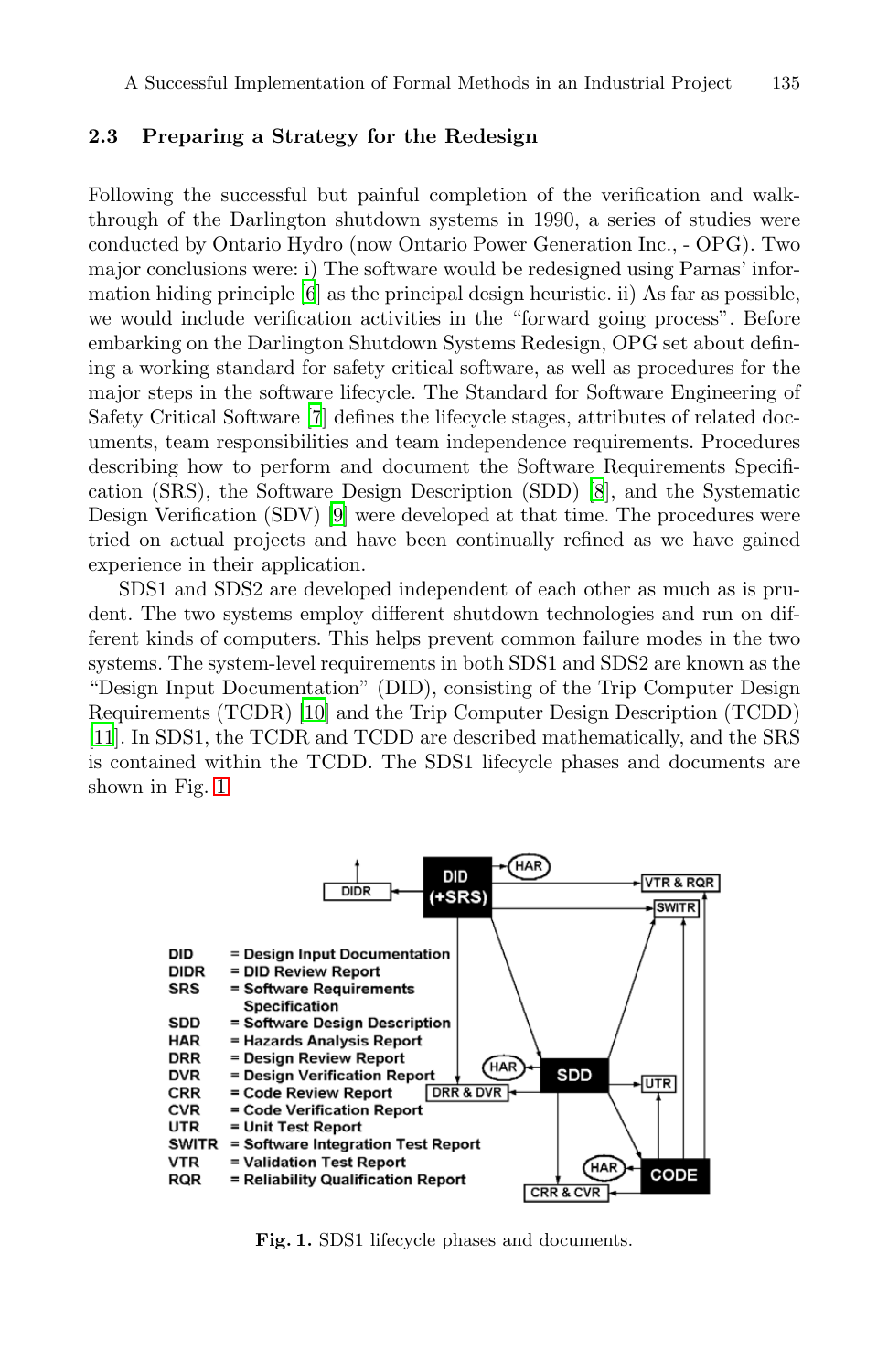#### <span id="page-3-0"></span>**2.4 System-Level Requirements**

The TCDR contains the externally visible requirements for the Trip Computer, while the TCDD augments those requirements by including requirements that are specifically computer related, and by providing detailed descriptions of all fail-safe requirements.

**The Trip Computer Design Requirements (TCDR).** The model chosen for the TCDR was a Mills-type black-box [\[12](#page-20-0)]. The system, which in this case is a Trip Computer, is represented by a "black box", which relates responses generated by the system, to stimuli received by the system. The relationship is described by a mathematical function. The functional descriptions are specified in Parnas-style "function tables"  $[13]$  $[13]$ . If S is the set of stimuli entering the blackbox, R is the set of responses exiting the black-box, and  $S_h$  is the set of stimulus history, then

$$
R = f(S, S_h) \tag{1}
$$

describes the behaviour of the black-box. This model was chosen for the TCDR since it's level of abstraction is close to the way in which domain experts understand relevant system behaviour.

In all our documents, stimuli are referred to as monitored variables, and responses are controlled variables. We prefix identifiers by a suitable character followed by so as to help identify the role of the identifier, e.g. *m\_name* is a monitored variable, *c name* is a controlled variable, *f name* is an internal function (produced as a result of decomposing the requirements), *k name* is a numerical constant, and *e\_name* is an enumerated token. In our model, time is an implicit stimulus and every monitored and controlled variable can be timestamped. We use the notation *m name* to represent the current value of the monitored variable *m\_name*, and *m\_name*<sub>-1</sub> to represent the previous value of *m name*.

The functional description represented by (1) provides an idealised view of the required behaviour of the system. The TCDR recognises that this idealised behaviour can never be achieved, and so specifies a variety of tolerances within which the final implementation must operate. Apart from accuracy tolerances, the TCDR specifies timing tolerances in the form of a Timing Resolution on all monitored variables, and Performance Timing Requirements on each monitoredcontrolled variable pair.

It should be clear that in any real system it will not be possible to describe the behaviour represented by (1) in a single function. Instead, the requirements include a number of inter-acting functions, most of which are represented by function tables. It quickly became apparent that to have function tables widely accepted in industrial applications we needed to take into account the preferences of non-academic practitioners. The function table we used almost exclusively in SDS1 is shown below with an equivalent construct: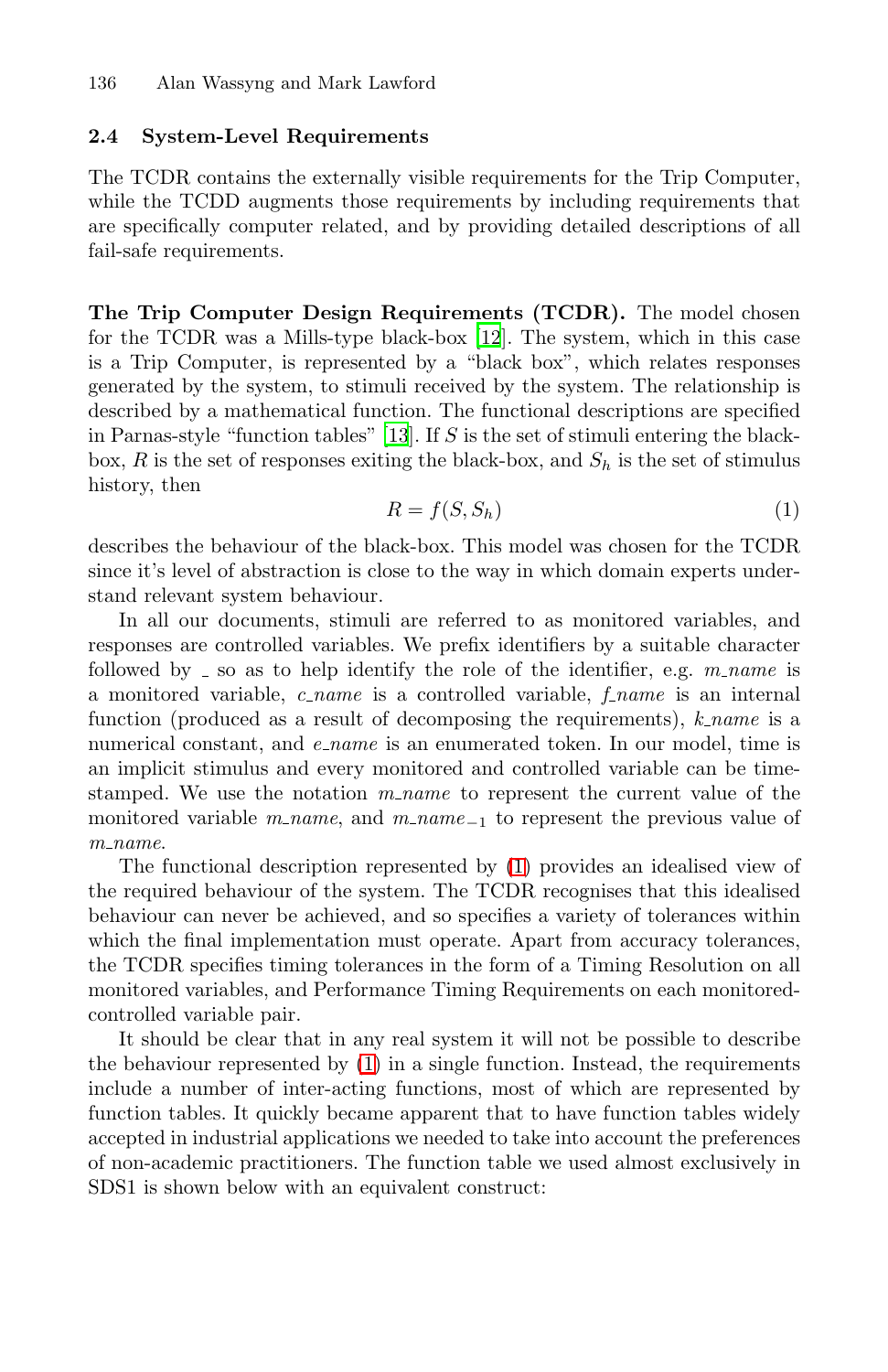|                    | Result     |                                                                                                           |
|--------------------|------------|-----------------------------------------------------------------------------------------------------------|
| <i>Condition</i>   | name       | $\underline{\textbf{if}} \textit{Condition\_1} \underline{\textbf{then}} \textit{name} = \textit{res\_1}$ |
| <i>Condition</i> 1 | res 1      | $\mathbf{else}$                                                                                           |
|                    |            | elsif $Condition_n$ then $name = res_n$                                                                   |
| <i>Condition n</i> | $res_{-}n$ |                                                                                                           |

where we insist that the following two properties hold:

**Disjointness:** *Condition*<sub>*i*</sub> ∧ *Condition<sub>-</sub>j* ⇔ *FALSE*,  $\forall i, j = 1..n, i \neq j$ , and **Completeness:** *Condition*\_1 ∨ ... ∨ *Condition\_n*  $\Leftrightarrow$  *TRUE*.

We also found that we can use the table structure to emphasize the logical relationships involved. For example, we extended the table structure to include tables of the form:

|                |                     | Result    |
|----------------|---------------------|-----------|
| Condition      | name                |           |
| $Condition_1$  | $Sub\_Condition\_1$ | $res_1.1$ |
|                | $Sub\_Condition_2$  | $res_1.2$ |
| $Condition_2$  | $res_2$             |           |
|                |                     |           |
| $Condition\_n$ |                     | $res\_n$  |

in which adjoining cells are interpreted as being "anded".

One of the crucial challenges is to define heuristics for partitioning the system, and for finding notations that allow us to work with the partitioned system without losing intellectual control of the complete system behaviour as represented by the composition of (potentially) many function tables. One aid in this regard is the use of *natural language expressions* in the function tables. These are natural language phrases that have clear meaning to domain experts. Their use sometimes dramatically simplifies a function table. In order to retain complete mathematical rigour, all such natural language expressions are themselves defined in function tables in a separate section of the TCDR.

The following table illustrates an actual functional description in the TCDR. It evaluates the current value of the Neutron Overpower (NOP) setpoint, and clearly relies heavily on a number of natural language expressions.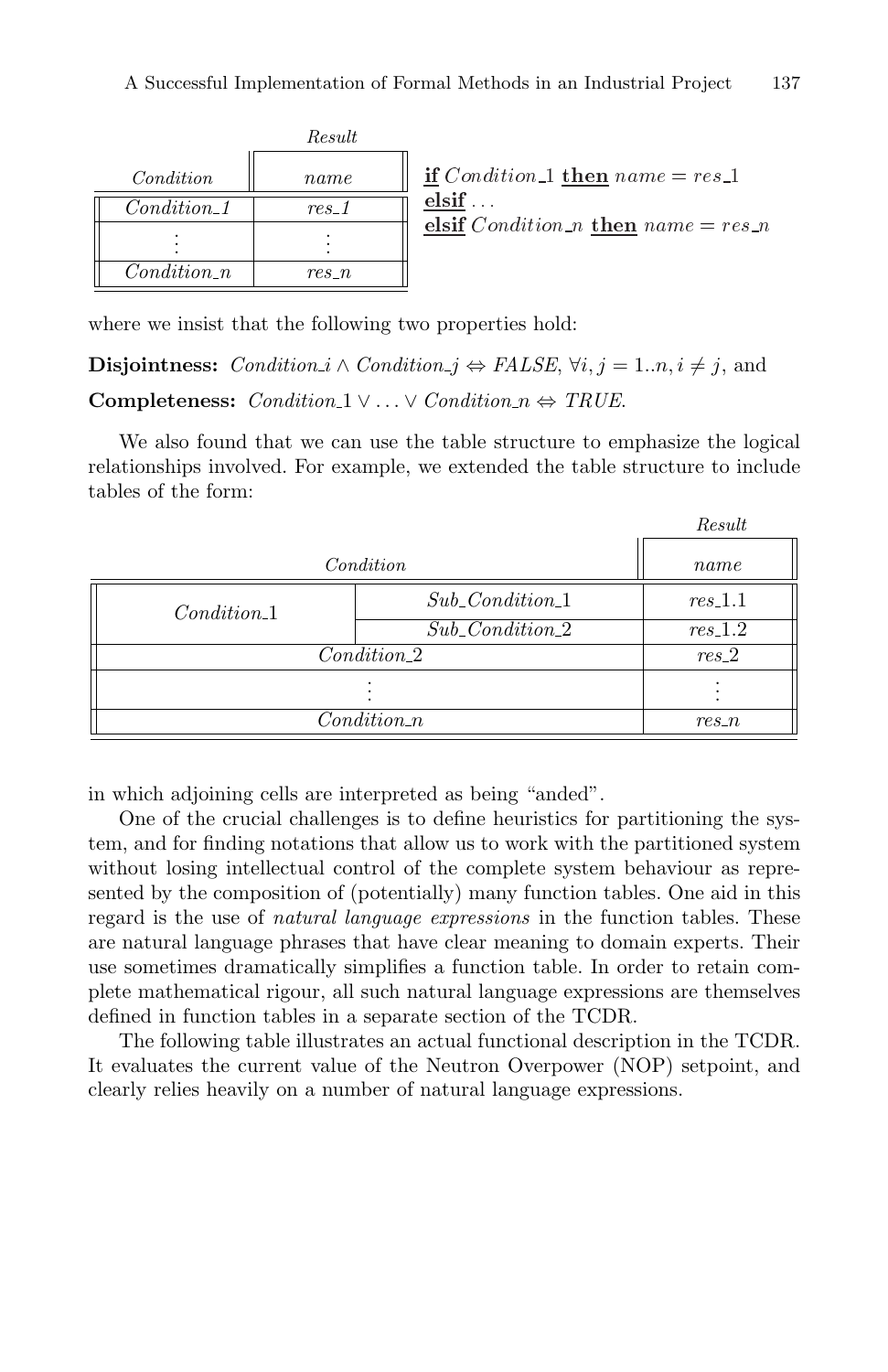|                                           | Result                            |
|-------------------------------------------|-----------------------------------|
| Condition                                 | $f_NOPsp$                         |
| NOP Low Power setpoint is requested       | $k$ <sub>-</sub> <i>NOPLPsp</i>   |
| NOP Low Power setpoint is cancelled $\&$  | $k$ <sub>-</sub> NOPA $b$ n $2sp$ |
| NOP Abnormal 2 setpoint is requested      |                                   |
| NOP Low Power setpoint is cancelled $\&$  |                                   |
| NOP Abnormal 2 setpoint is cancelled $\&$ | $k$ <sub>-</sub> <i>NOPAbn1sp</i> |
| NOP Abnormal 1 setpoint is requested      |                                   |
| NOP Low Power setpoint is cancelled $\&$  |                                   |
| NOP Abnormal 2 setpoint is cancelled $\&$ | $k$ <sub>-</sub> NOPnormsp        |
| NOP Abnormal 1 setpoint is cancelled      |                                   |

As an example "NOP Abnormal 1 setpoint is requested or cancelled" is defined by:

| Result                                                                  |                                                      |
|-------------------------------------------------------------------------|------------------------------------------------------|
| Condition                                                               | NOP Abnormal 1 setpoint<br>is requested or cancelled |
| $(m_NOPspAbn1ON = e_NotPressed)$ &<br>$(m_NOPspAbn10FF = e_NotPressed)$ | No Change                                            |
| $(m_NOPspAbn1ON = e_NotPressed)$ &<br>$(m_NOPspAbn1OFF = e_Pressed)$    | cancelled                                            |
| $(m_NOPspAbn1ON = e_Pressed)$ &<br>$(m_NOPspAbn1OFF = e_NotPressed)$    | requested                                            |
| $(m_NOPspAbn1ON = e.Pressed)$ &<br>$(m_NOPspAbn1OFF = e_P$ ressed)      | requested                                            |

Thus we can see that the natural language expressions effectively partition the system so that history-based requirements can be stated in much smaller tables. (Try, for example, to describe *f NOPsp* without using the natural language expressions.) Actually, natural language expressions were developed for a different reason. They were a decisive factor in getting domain experts to buy-in to the idea of using tabular representations of requirements, since they enable those experts to read and understand the tables without undue effort, while still retaining the rigour and precision required by a formal approach. The positive effect on the decomposition of the requirements was a pleasant by-product.

The natural language expressions were carefully constructed so as to read as though they are simply text statements in a natural language, but are still reasonably easy to parse in associated software tools. Rather than "=", we use words like "is" and "are" to assign appropriate values. Clearly, in natural language expressions, the enumerated tokens representing the result values are not prefixed by "e ". The set of possible enumerated tokens is included in the natural language expression, elements being separated by "or".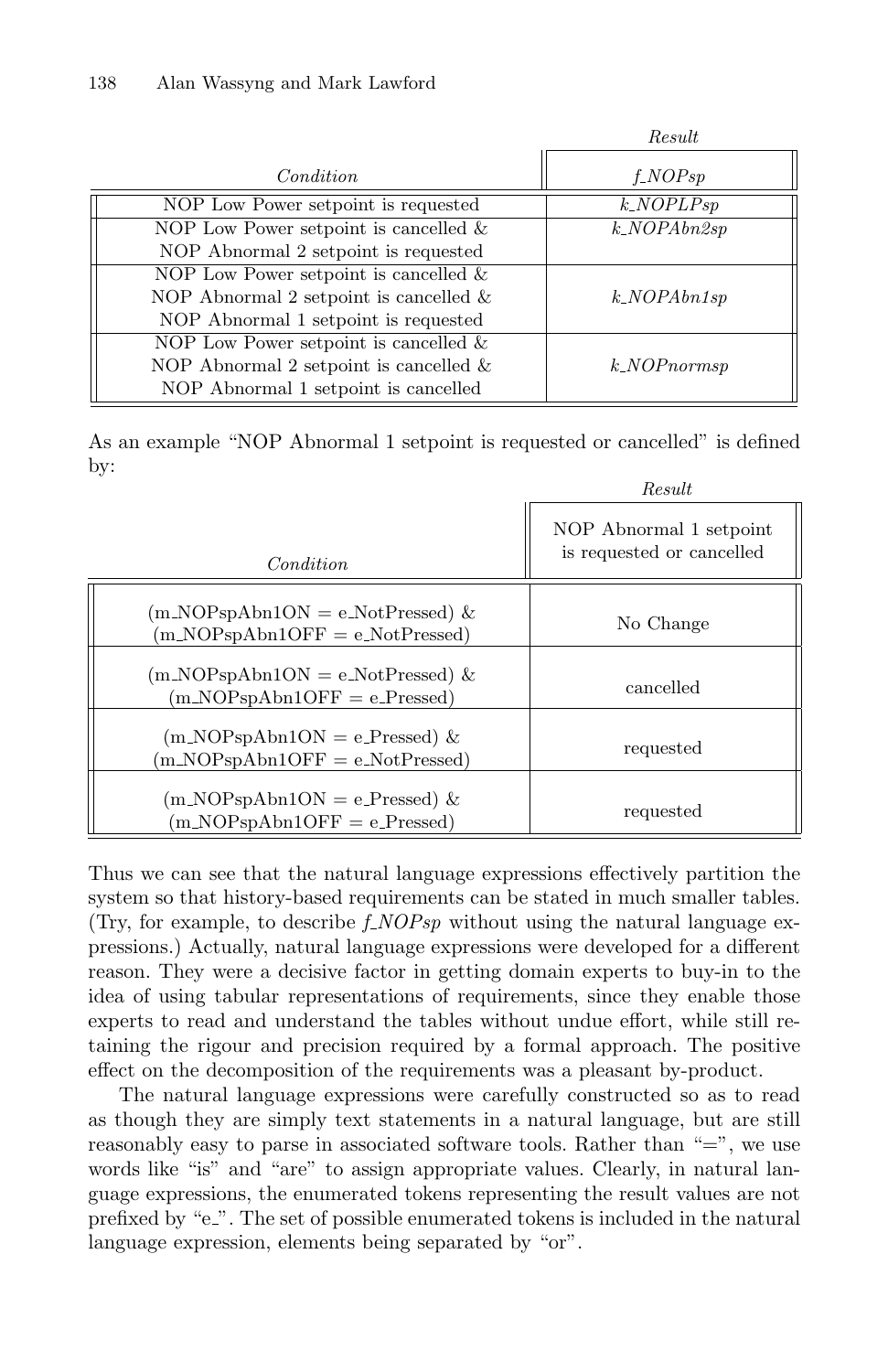<span id="page-6-0"></span>**The Trip Computer Design Description (TCDD).** The model used in the TCDD is a Finite State Machine (FSM) with an arbitrarily small clock-tick. So, if  $C(t)$  is the vector of values of all controlled variables at time t,  $M(t)$  is the vector of values of all monitored variables at time  $t, S(t)$  is the vector of values of all state variables at time  $t$ , and the time of initialisation is  $t_0$ , we have:

$$
C(t_k) = REQ(M(t_k), S(t_k))
$$
  
\n
$$
S(t_{k+1}) = NST(M(t_k), S(t_k)), \text{ for } k = 0, 1, 2, 3, ...
$$
\n(2)

and the time between  $t_k$  and  $t_{k+1}$  is an arbitrarily small time,  $\delta t$ . Typically, state data in the TCDD has a very simple form, namely the previous values of functions and variables. We indicate elements of state data by *f name*−<sup>1</sup>, which is the value of *f name* at the previous clock-tick, and similarly, *m name*−<sup>1</sup> and *c\_name*<sub>-1</sub>. We actually allow *x\_name*<sub>-k</sub>, x=c,f,m and k=1,2,3,..., but seldom use  $k > 1$ .

The description of required behaviour in the TCDD builds on the behaviour specified in the TCDR by converting all black-box representations into the FSM model, and by adding design specific behaviour that now recognises that the system will be implemented on a digital computer. This includes the introduction of fail-safe protection and self-checks.

As an example of how behaviour in the TCDD augments the behaviour in the TCDR, consider the case of momentary pushbuttons. In the TCDR, as we have already seen, the behaviour depends solely on the ON/OFF status of the pushbuttons. In the TCDD, that same behaviour takes into account that the pushbuttons have to be debounced. So the natural language expression "NOP Abnormal 1 setpoint is requested or cancelled" would be defined by:

|                                                                            | Result                                               |  |  |
|----------------------------------------------------------------------------|------------------------------------------------------|--|--|
| Condition                                                                  | NOP Abnormal 1 setpoint<br>is requested or cancelled |  |  |
| $f_NOPs$ $phn1ON = e_pbStuck OR$<br>$f_NOPspAbn1OFF = e_pbStuck$           | requested                                            |  |  |
| f_NOPspAbn1ON = e_pbNotDebounced &<br>$f_NOPs$ pAbn1OFF = e_pbNotDebounced | No Change                                            |  |  |
| f_NOPspAbn1ON = e_pbNotDebounced &<br>$f_NOPs$ $phn1$ OFF = e_pbDebounced  | cancelled                                            |  |  |
| f_NOPspAbn1ON = e_pbDebounced &<br>$f_NOPs$ $pAbn1OFF = e_pbNotDebounced$  | requested                                            |  |  |
| f_NOPspAbn1ON = e_pbDebounced &<br>$f_NOPs$ $pAbn1OFF = e_pbDebounce$      | requested                                            |  |  |

and *f NOPspAbn1ON* (for example) defined by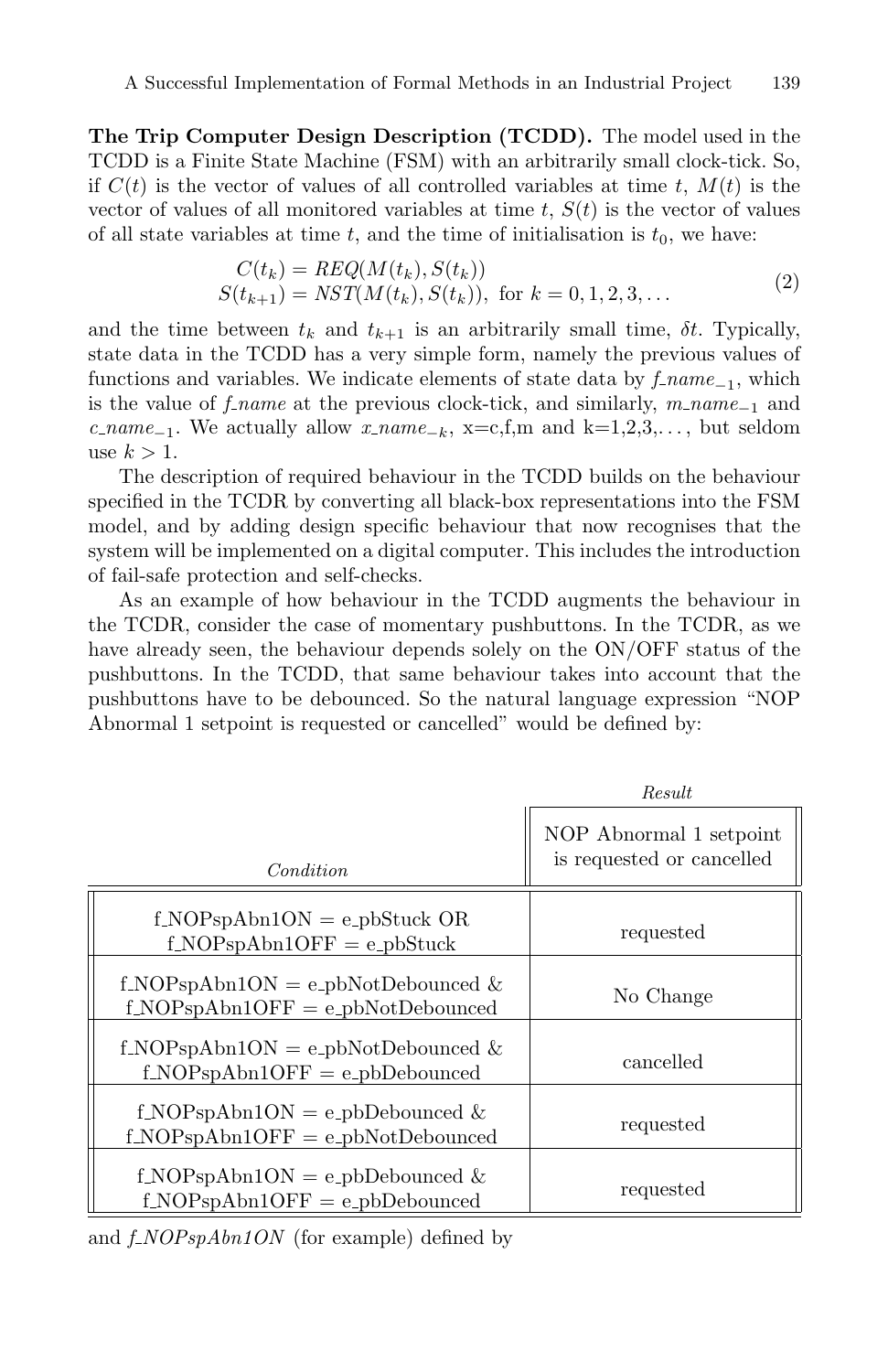|                                                                                                                  | Results                                       |
|------------------------------------------------------------------------------------------------------------------|-----------------------------------------------|
| Condition                                                                                                        | $\parallel f_{\perp} NOPs p\overline{Abn1ON}$ |
| $m_NOPs$ $p_Abn1ON = e_NotP$ ressed                                                                              | e_pbNotDebounced                              |
| $[m_NOPspAbn1ON = e.Pressed] & NOT$<br>$[(m_NOPspAbn1ON = e.Pressed)$ Held for k_Debounce                        | $ e_{p}bNotDebounce $                         |
| $[(m.NOPspAbn1ON = e.Pressed)$ Held for k_Debounce<br>& NOT $[(m.NOPspAbn1ON = e.Pressed)$ Held for<br>k_pbStuck | e_pbDebounced                                 |
| $(m_NOPspAbn1ON = e.Pressed)$ Held for k_pbStuck                                                                 | e_pbStuck                                     |

The above table illustrates the use of a generic function defined for use throughout the TCDD, namely "(condition) Held for duration", which evaluates to True when "condition" has been True for at least "duration" time. Such functions are defined precisely in the TCDD itself.

Not only does the TCDD define/redefine the behaviour specified in the TCDR, it also describes how the software will interface with the hardware. To achieve this we use Parnas' four-variable model [\[14\]](#page-20-0). This model relates the variables in the requirements domain to the variables in the software domain. Specifically, I and O represent the input and output variables in the software. SOF is the function that describes the software's behaviour as follows:



where  $I^*$  indicates the variables in I as well as the state variables ultimately de-pendent on I. (We already saw in [\(2\)](#page-6-0) that  $C = REQ(M^*)$ , where  $M^*$  indicates the variables in  $M$  as well as the state variables.)

All the required information relating to (4) and (5) is included in the TCDD. Another important element of the TCDD is the list of Anticipated Changes.

#### **2.5 Software Design**

The software design re-organises the way in which the behaviour in the TCDD is partitioned. This is done to achieve specific goals, two of which are: i) The software design should be robust under change; and ii) On the target platform, all timing requirements will be met.

Like all other stages in the lifecycle, the SDD process and documentation are described in detail in a Procedure. The quality of the design is tied closely to a number of quality attributes defined in the Procedure. The Procedure uses these attributes to drive the design process. It also describes what documentation is required.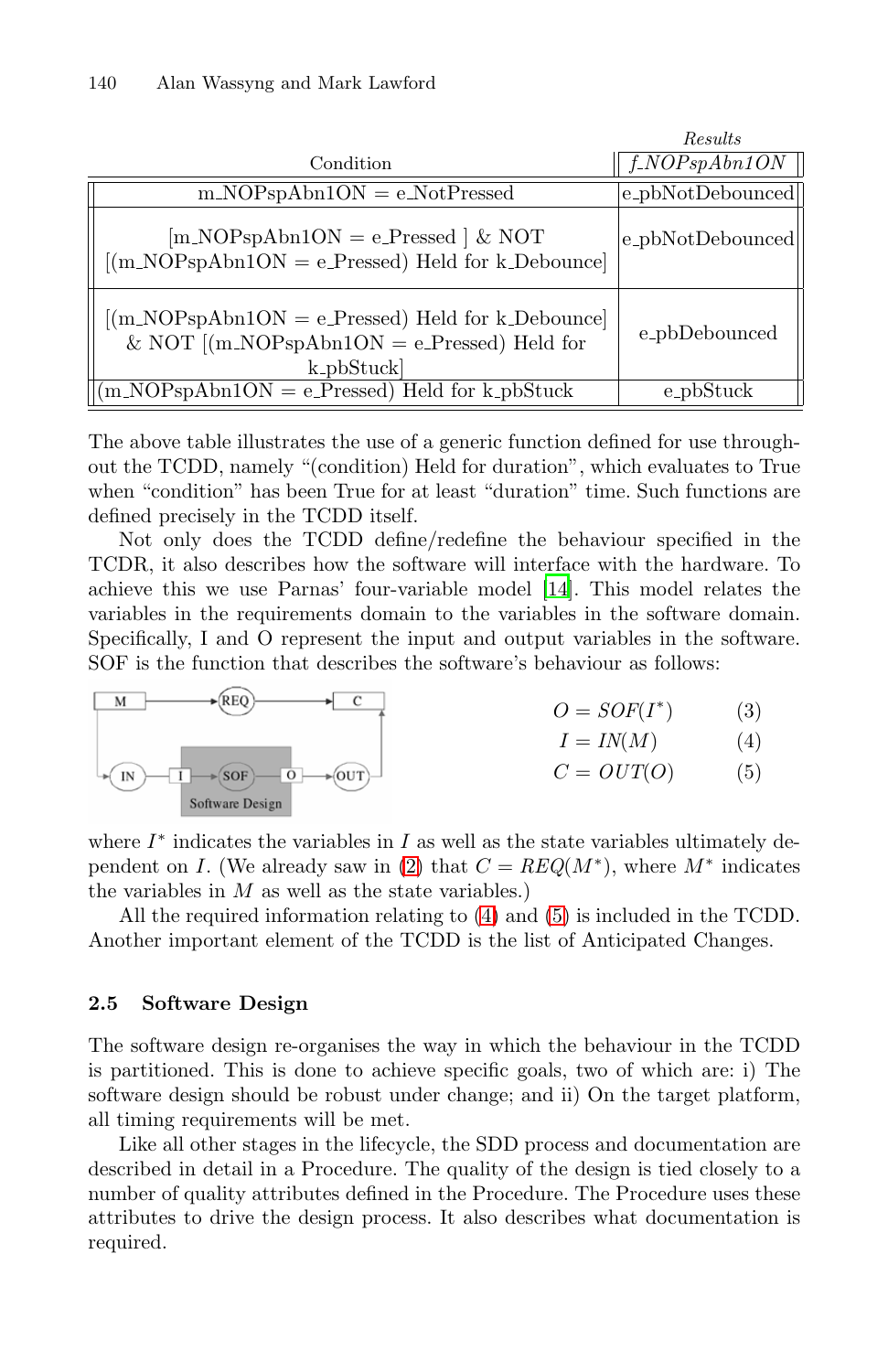Information hiding principles form the basis of the design philosophy. The list of anticipated changes in the TCDD is augmented by the software developers and is used to create a Module Guide that defines a tree-structure of modules, each module having a secret and responsibility. Leaf modules represent the eventual code, and the entries for those also list the TCDD functions to be implemented in that module.

The *module cover page* describes the responsibility of the module, and lists all exported constants and types as well as the access programs for the module. The role of each access program is described in natural language, and the blackbox behaviour of the program is defined by referencing the TCDD functions implemented in the access program. (This will be explained in more detail when we discuss "supplementary function tables" later in this section.)

The *module internal declarations* describes all items that are private to the module, but not confined to a single program. The *detailed design* of each program is documented using either function tables or pseudo-code (sometimes both). Pseudo code is used when a sequence of operations is mandatory and cannot easily be described in tabular format, or when specific language constructs have to be used, for example when specific assembler instructions have to be used in transfer events. The function tables used in the software design are very similar to those used in the TCDD, but are arranged vertically rather than horizontally. Variables and constants in the SDD are restricted to 6 characters because the software design had to be implemented in FORTRAN 66, the only compiler available for the hardware platform.

As an example, we provide an extract from a typical module design. It consists of the module cover page shown in Fig. [2,](#page-9-0) and the module's internal declarations, and the specification of one of its programs, shown in Fig. [3.](#page-10-0) It is likely that just a portion of a TCDD function may be implemented in an access program, or that a composition of TCDD functions may be implemented in an access program. This poses a couple of important problems. i) We reference TCDD functions to specify the black-box behaviour of an access program, and so if the access program does not implement a single, complete TCDD function, this black-box behaviour is difficult to specify; and ii) It is difficult to verify the SDD behaviour against the TCDD behaviour when the data-flow topologies of the two are different.

The way we overcome these difficulties is by use of "supplementary function tables". Imagine a pseudo requirements specification in which the dataflow topology exactly matches that in the SDD. If such a pseudo requirements specification were to exist, then verifying the SDD against the TCDD could be performed in two steps: i) Verify the SDD against the pseudo requirements specification; and ii) Verify the pseudo requirement specification against the TCDD (we need to verify only those blocks that are different from the original TCDD). The way we create the pseudo requirements specification is by piece-wise "replacing" some composition of TCDD functions by a new set of functions that have the same behaviour as the TCDD functions, but the topology of the SDD.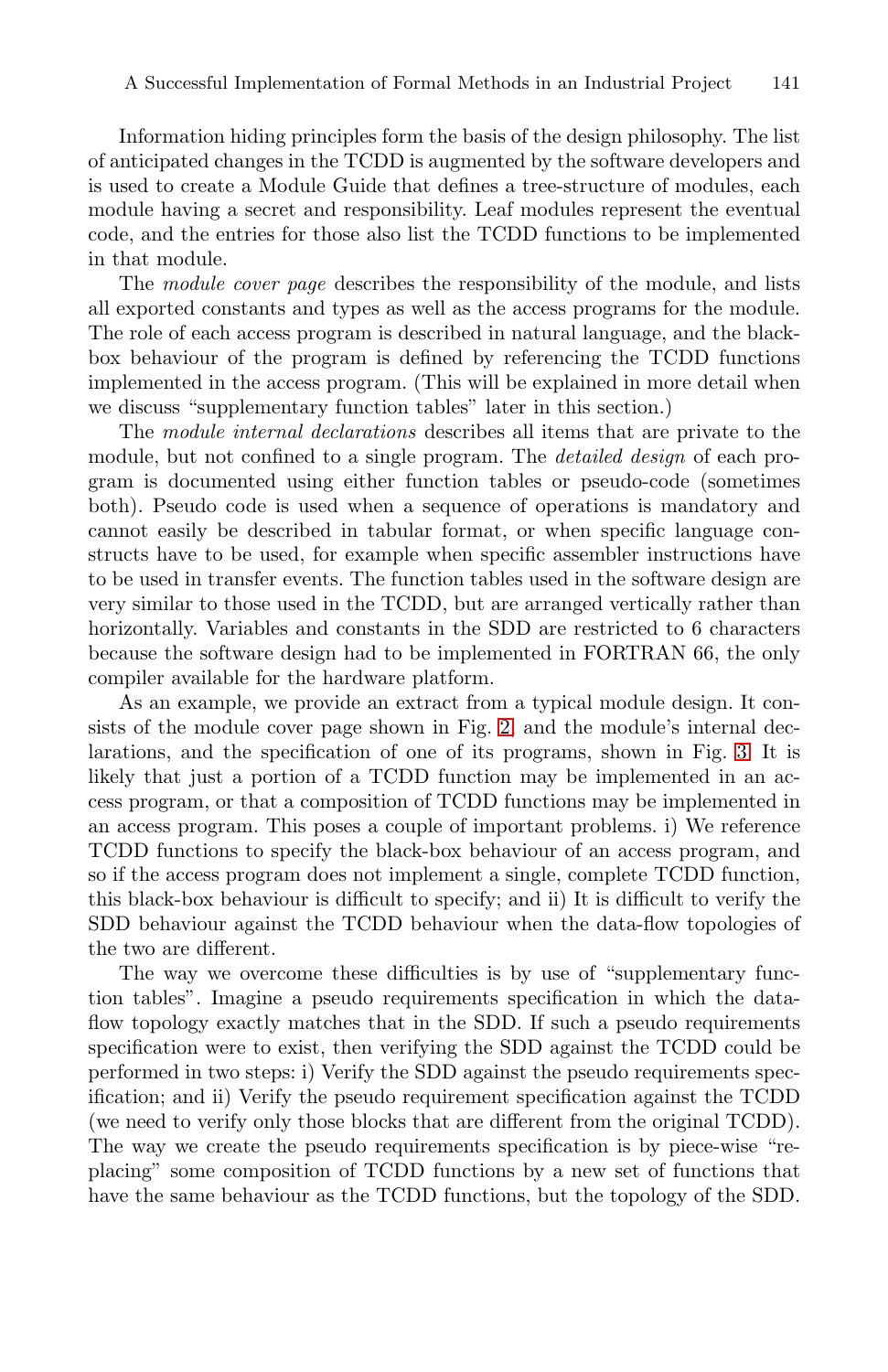## <span id="page-9-0"></span>**n.m MODULE Watchdog (1.10)**

Determines the watchdog system output.

|              | Name   | Value      | Type |
|--------------|--------|------------|------|
| $Constants:$ | (None) |            |      |
|              | Name   | Definition |      |
| Types:       | (None) |            |      |

#### **Access Programs:**

#### **EWDOG**

Updates the state of the watchdog timer Digital Output. References: c\_Watchdog, 'Watchdog test active'.

#### **IWDOG**

Initializes all the Watchdog module internal states and sets the initial watchdog output.

References: Initial Value, Initialization Requirements.

#### **SWDOG**

NCPARM: [t\\_boolean](t_boolean) - in

Signals to Watchdog module that a valid watchdog test request is received if NC-PARM = \$TRUE. Note that NCPARM is a "Conditional Output Call Argument"; calling the program with NCPARM = \$FALSE has no effects on the module. References: 'Watchdog test active'.

**Fig. 2.** Example module cover page

These replacement functions are represented by what we called "supplementary function tables" (SFTs).

Thus, the SFTs are developed during the forward going process, by the software designers themselves, but are not considered "proved". They are then available to aid in the mathematical verification of the software design. Rather than show a series of function tables that demonstrates the use of SFTs, we present some simple data flow examples in Fig. [4](#page-11-0) to illustrate these points.

The top left diagram in the figure shows an extract from the TCDD. If we assume that the software design includes programs that implement the behaviour starting with an input "a" and resulting in an output "e", but partitions the behaviour differently from the TCDD, we may have a situation as pictured in the top right diagram of Fig [4.](#page-11-0)

If this is the design, the designers must have had good reasons for partitioning the behaviour this way, and must also have good reason to believe it implements the original requirements. For instance, they may have split some of the functions in the TCDD, so that the requirements can be viewed as shown in the bottom left diagram.

Finally, we regroup the functions so that they match the topology of the design as shown in the bottom right portion of Fig. [4.](#page-11-0) We can now describe  $f_x, f_y, f_c', f_d', f_z$  and  $f_e'$  in tabular format, and these function tables "replace" the original f<sub>-c</sub>, f<sub>-d</sub> and f<sub>-c</sub>. The "replacement" tables are the SFTs, and they, as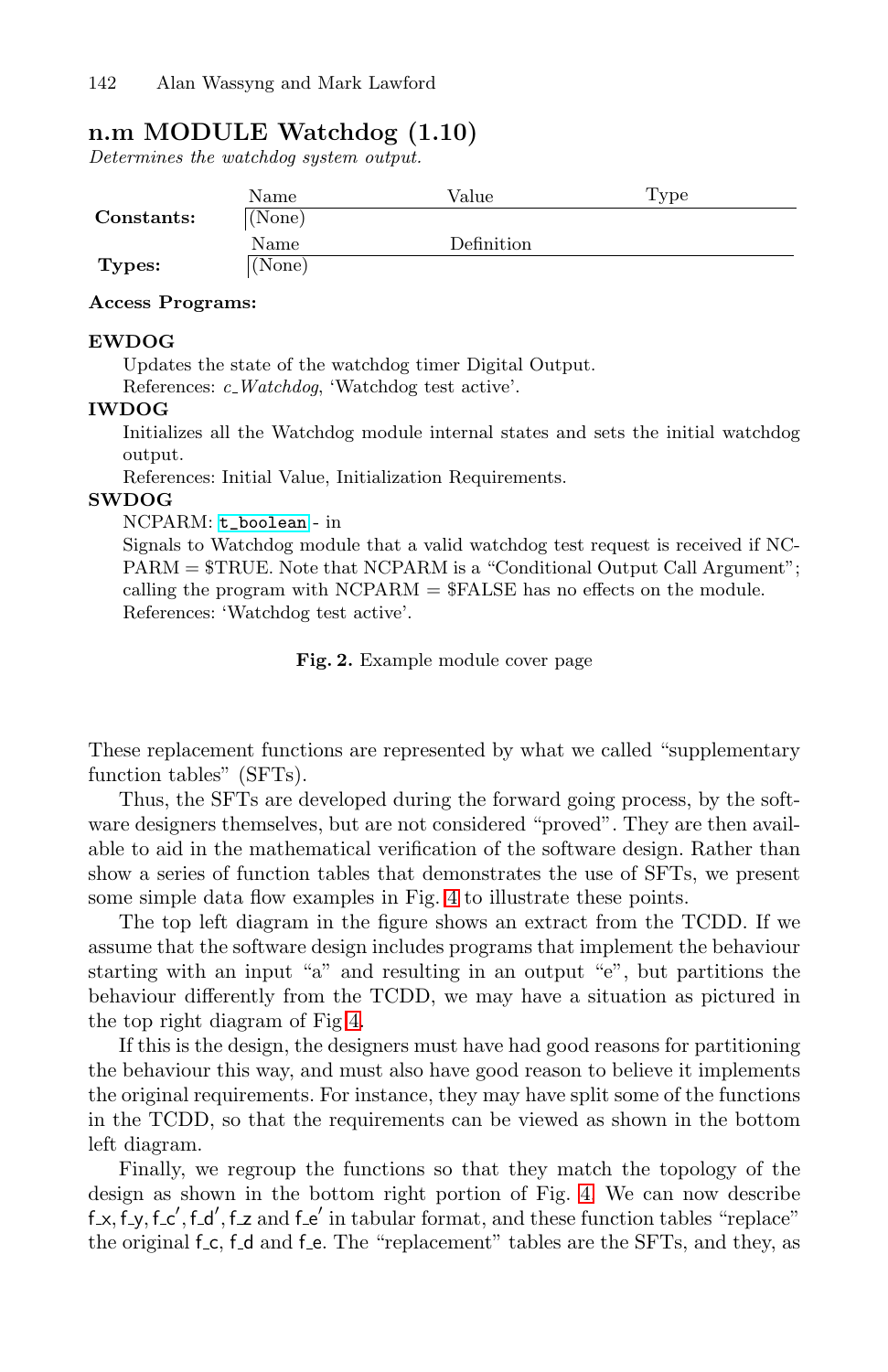|                    | Name                    | Value/Origin      | Type      |
|--------------------|-------------------------|-------------------|-----------|
| Constants:         | <b>KWDDLY</b>           | 1000              | t_integer |
|                    | Name                    | Definition/Origin |           |
| Types:             | t_boolean               | Global            |           |
|                    | t_integer               | Global            |           |
|                    | t_MsecTimerID           | Timer             |           |
|                    | t PBId                  | DigitalInput      |           |
|                    | t PBStat                | DigitalInput      |           |
|                    | $t$ <sub>-Pos</sub> Int | Global            |           |
|                    | t_Timer0p               | Timer             |           |
|                    | t_WDogStat              | DigitalOutput     |           |
|                    | Name                    | Type              |           |
| <b>State Data:</b> | WDGST                   | t_boolean         |           |
|                    | WDGTST                  | t_boolean         |           |

<span id="page-10-0"></span>**n.m.1 MODULE Watchdog Internal Declaration**

#### **n.m.1.1 ACCESS PROGRAM EWDOG**

|          | Name          | Ext_value                | Type                                | Origin        |
|----------|---------------|--------------------------|-------------------------------------|---------------|
| Inputs:  | $l$ -CalEn    | GPBKS (\$PBCAL)          | t_PBStat                            | DigitalInput  |
|          | <b>LTREQD</b> | GCMSEC(\$CWDG)           | t_PosInt                            | Timer         |
|          | Name          | Ext_value                | Type                                | Origin        |
| Updates: | <b>WDGST</b>  |                          | t_boolean                           | State         |
|          | <b>WDGTST</b> | $\overline{\phantom{0}}$ | $t_{\scriptscriptstyle{-}}$ boolean | State         |
|          | Name          | Ext_value                | Type                                | Origin        |
| Output:  | l_WdgClk      | SCMSEC(\$CWDG,           | $t$ -TimerOp                        | Timer         |
|          |               | $1-WdgClk$               |                                     |               |
|          | $1-WdgDO$     | $SDOWDG(1-WdgDO)$        | t_WDogStat                          | DigitalOutput |

**Range check assertion 1:**  $(LCaIEn = $DBNC) OR (LCaIEn = $NDBNC)$ **Modes:**

|                  | $\vert$ LInTest $\vert 0 \vert < 1$ TREQD $\vert <$ KWDDLY |
|------------------|------------------------------------------------------------|
| $ $ l_NoTest $ $ | $1$ TREOD = 0                                              |
|                  | $\vert$ l.TstEnd l.TREQD >= KWDDLY                         |

#### **VCT:EWDOG**

|                                  | $WDGTST = $FALSE$ |                                                                                                                                      | $NOT(WDGTST = $FALSE)$                |     |     |               |
|----------------------------------|-------------------|--------------------------------------------------------------------------------------------------------------------------------------|---------------------------------------|-----|-----|---------------|
|                                  |                   | $\overline{\text{WDGST}} = \overline{\text{NOT}(\text{WDGST} \text{LCalEn} = \overline{\text{NOT}(\text{LCalEn} = \$\text{NDBNC}) }$ |                                       |     |     |               |
|                                  |                   | $$FALSE \vert = $FALSE)$                                                                                                             | SNDBNC LNoTest LInTest LTstEnd        |     |     |               |
| LWdgClk                          | SCRSET            | <b>\$CRSET</b>                                                                                                                       | \$CRSET SCSTRT SCNC SCRSET            |     |     |               |
| LWdgDO                           | \$WDON            | <b>\$WDOFF</b>                                                                                                                       | <b><i>SWDNC SWDNC SWDNC SWDNC</i></b> |     |     |               |
| WDGST                            | <b>STRUE</b>      | $$$ FALSE                                                                                                                            | NC.                                   | NC. | NC. | NC.           |
| $\vert\vert$ WDGTST $\vert\vert$ | NC.               | NC.                                                                                                                                  | \$FALSE                               | NC. | NC. | <b>SFALSE</b> |

**Fig. 3.** Example module internal declarations and program specification.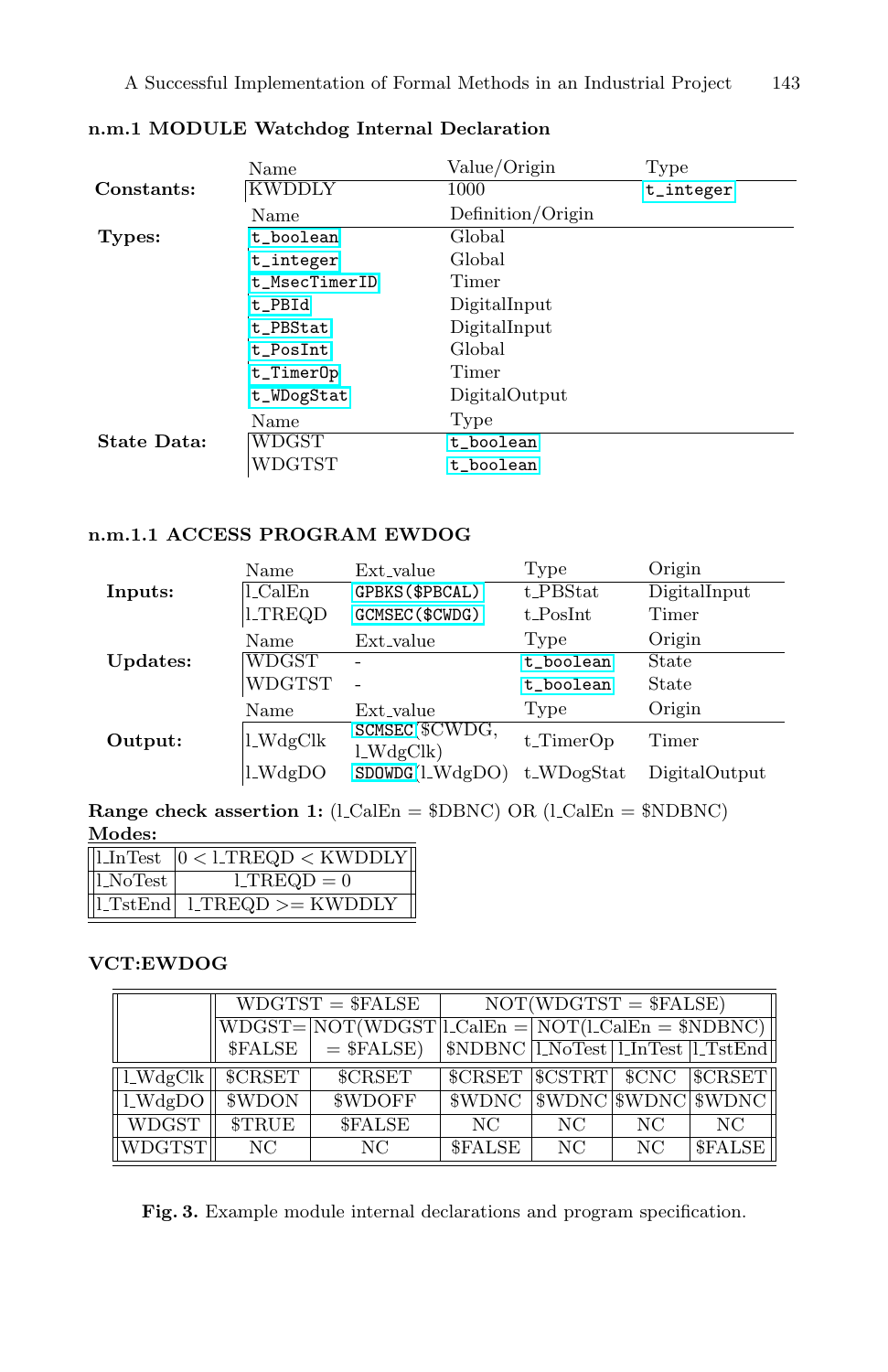<span id="page-11-0"></span>

**Fig. 4.** Example use of supplementary function tables.

well as relevant TCDD functions, are used on module cover pages as references to the TCDD behaviour.

One final point regarding the SDD is that it is easy to "extend" the input and output mappings so that instead of  $I$ , and  $O$ , the transfer events work with  $M_p$  and  $C_p$  known as "pseudo M" and "pseudo C", constructed to be as close to M and C as possible. Then, instead of constructing *SOF*, the software design simply has to implement *REQ*, as described in the TCDD. This situation is shown graphically in Fig. 5. More details on this decomposition technique can be found in [\[15\]](#page-20-0).



**Fig. 5.** Modified 4 variable model.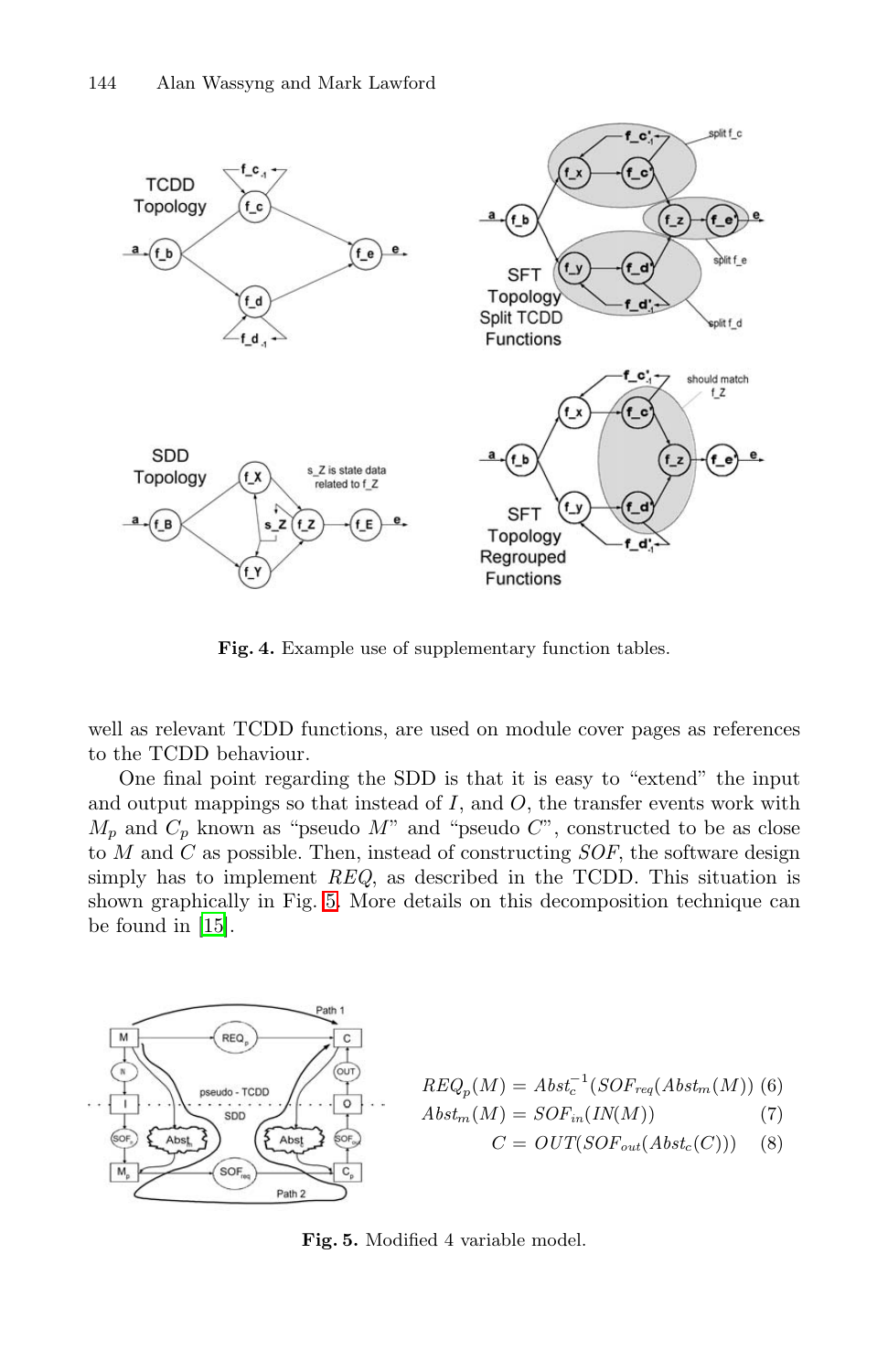#### **2.6 Software Design Verification (SDV)**

There are two primary goals of the software design verification. i) Prove that the behaviour described in the SDD matches the behaviour described in the TCDD, within tolerance; and ii) Identify behaviour in the SDD that is outside the behaviour specified in the TCDD, and show that the behaviour is justified and that it cannot negatively affect TCDD specified behaviour. To accomplish the first goal, we conduct a mathematical comparison of behaviour in the SDD against the behaviour in the TCDD. This is by far the more time consuming of the two activities, since the SDD adds very little behaviour not already defined in the TCDD. To understand the verification process we need to start with the overall proof obligation. Fig. [5](#page-11-0) shows the input and output mappings replaced by abstraction functions. Comparing Path 1 with Path 2 we see that our proof obligation is given by [\(6\)](#page-11-0). The abstraction functions have to be verified through Equations  $(7)$  and  $(8)$ .

We prove this in two steps. Firstly we prove the SDD complies with the pseudo-TCDD. Since the data-flow topology in the SDD is the same as in the pseudo-TCDD, we can show that verification can be performed block-by-block, as long as each block has equivalent inputs and outputs in the pseudo-TCDD and SDD. This piece-wise approach results in a feasible method. The second, smaller proof, pseudo-TCDD versus TCDD is dealt with on a case-by-case basis.

#### **2.7 Automated SDD Verification**

A report on manually applying tabular methods to the block-by-block SDD verification in [\[16](#page-20-0)], highlights the excessive effort required to perform the verification by hand. As a result, software tools were developed to extract the relevant behaviour specifications from the word processor documents that were used to describe the TCDD and SDD, into a format suitable for input to SRI International's PVS automated reasoning system [\[17](#page-20-0)]. In this way, a subset of all the verification blocks was proved by an automated system. Additional details on the reasons for choosing PVS, experience with the verification procedure, and the tooled tabular methods employed on the SDS Redesign project can be found in [\[18](#page-20-0)], [\[15\]](#page-20-0).

#### **2.8 Coding and Code Verification**

One of the challenges we faced was to come up with a way of implementing information hiding modules in FORTRAN 66. Using labeled common statements we managed to define conceptual modules. The Coding Procedure defined quite specific rules for converting function tables into FORTRAN code. One of the decisions we made was that comments in the code usually just refer back to items in the SDD. This reinforced the concept that the SDD is a live document, and forced good traceability from code constructs to design constructs.

One of the really pleasant surprises we got, was how remarkably straightforward code verification is once the majority of the code is developed from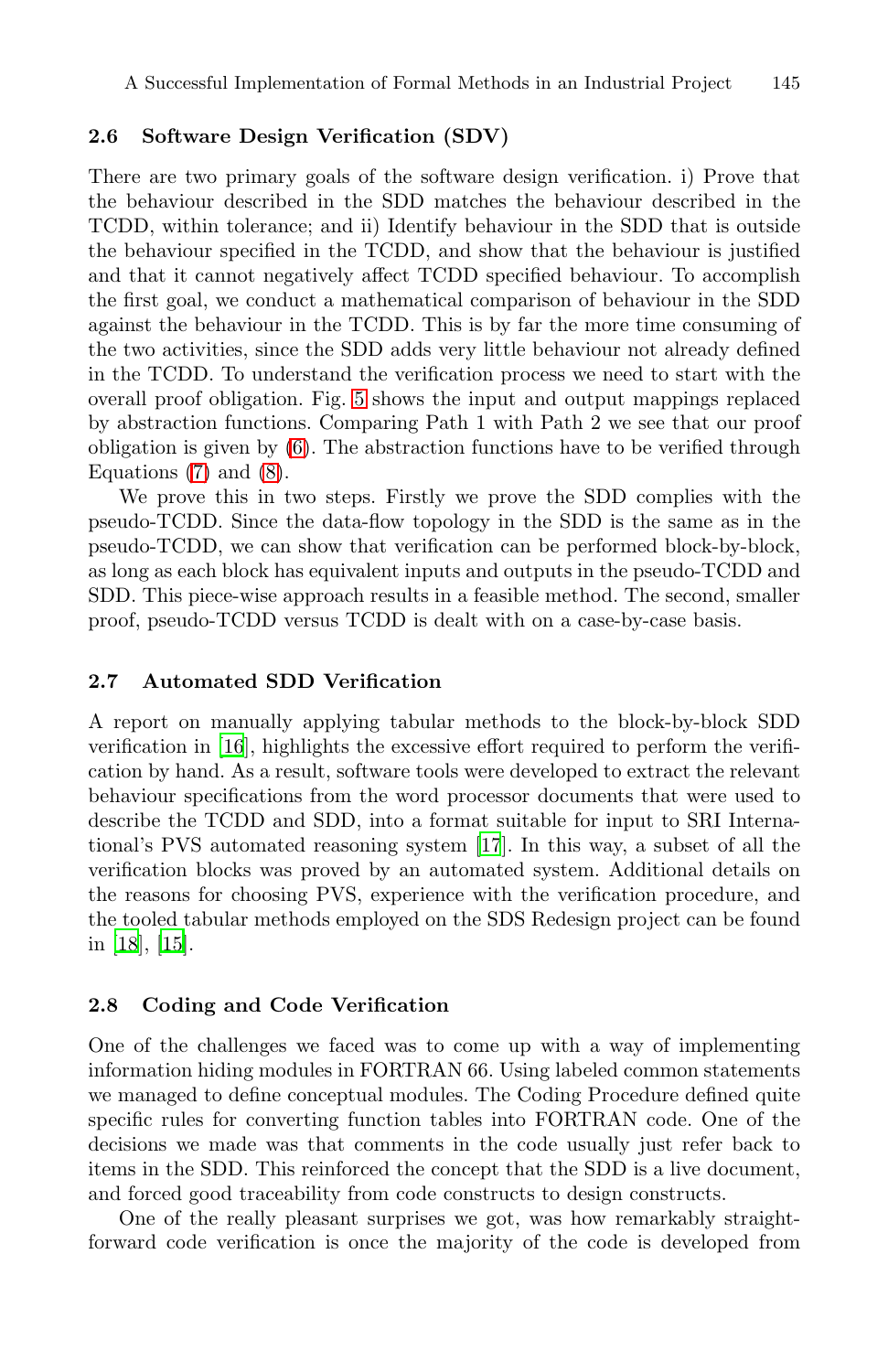<span id="page-13-0"></span>function tables. We include comments in the code to indicate whether the code segment is based on a function table or "algorithm", i.e. pseudo-code. The basic strategy in the code verification is to create a function table or algorithm from the code, without reference to the SDD, and then to compare that function table or algorithm with its counterpart in the SDD.

## **3 Primary Lessons Learned**

## **3.1 Pure Technology Lessons**

**Mathematical System-Level Requirements.** The use of mathematical requirements at the TCDR and TCDD level in SDS1 was controversial. A full investigation of the benefits and drawbacks still has to be performed. On the plus side, some of us thought that the precision of the requirements prompted discussion with the domain experts at a very early stage, and in most situations the required behaviour was unambiguously interpreted by specifiers, software designers and verifiers. However, there were some cases in which details of the model had not been sufficiently understood or described, and just because the requirements seemed precise it did not mean that they were unambiguous. They turned out to be ambiguous because of differences in the interpretation of the model. For example, the Timing Resolution on a monitored-controlled variable pair effectively allows a tolerance on the frequency of evaluation of an internal function (say f<sub>-a</sub>) that depends on that monitored variable, and lies on the relevant data-flow path. What about an internal function (say f<sub>-b</sub>) that depends on f<sub>-a</sub> and previous values of f<sub>-a</sub>, but not directly on the current value of the specific monitored variable? In our project, one group decided that since no specific Timing Resolution seemed to apply, infinite tolerance was applicable. Another group argued that in the absence of a Timing Resolution, no tolerance was applicable. Since this is impossible to achieve, it was argued that the Timing Resolution for the relevant monitored-controlled variable pair applied to all internal functions on that data-flow path. This apparent ambiguity led to a design that was significantly different from that expected by the verifiers. Each group used the precision of the mathematical description to support its interpretation of the requirement.

A significant practical advantage of a mathematical TCDD, was that a separate SRS was not required, thus eliminating a source of potential errors as well as the review/verification step between an SRS and (a natural language) TCDD.

**Coping with Accepted Discrepancies.** It sometimes appears to be worthwhile to accept seemingly innocuous discrepancies between the SDD and TCDD in so-called "non-critical" functions (a historical report, for instance), when fixing them would strain resources or severely impact the schedule. However, although the discrepancies can be identified as mathematical mismatches between the two descriptions of behaviour, it can be difficult to identify all black-box visible effects of the discrepancy. Thus, domain experts may not be able to judge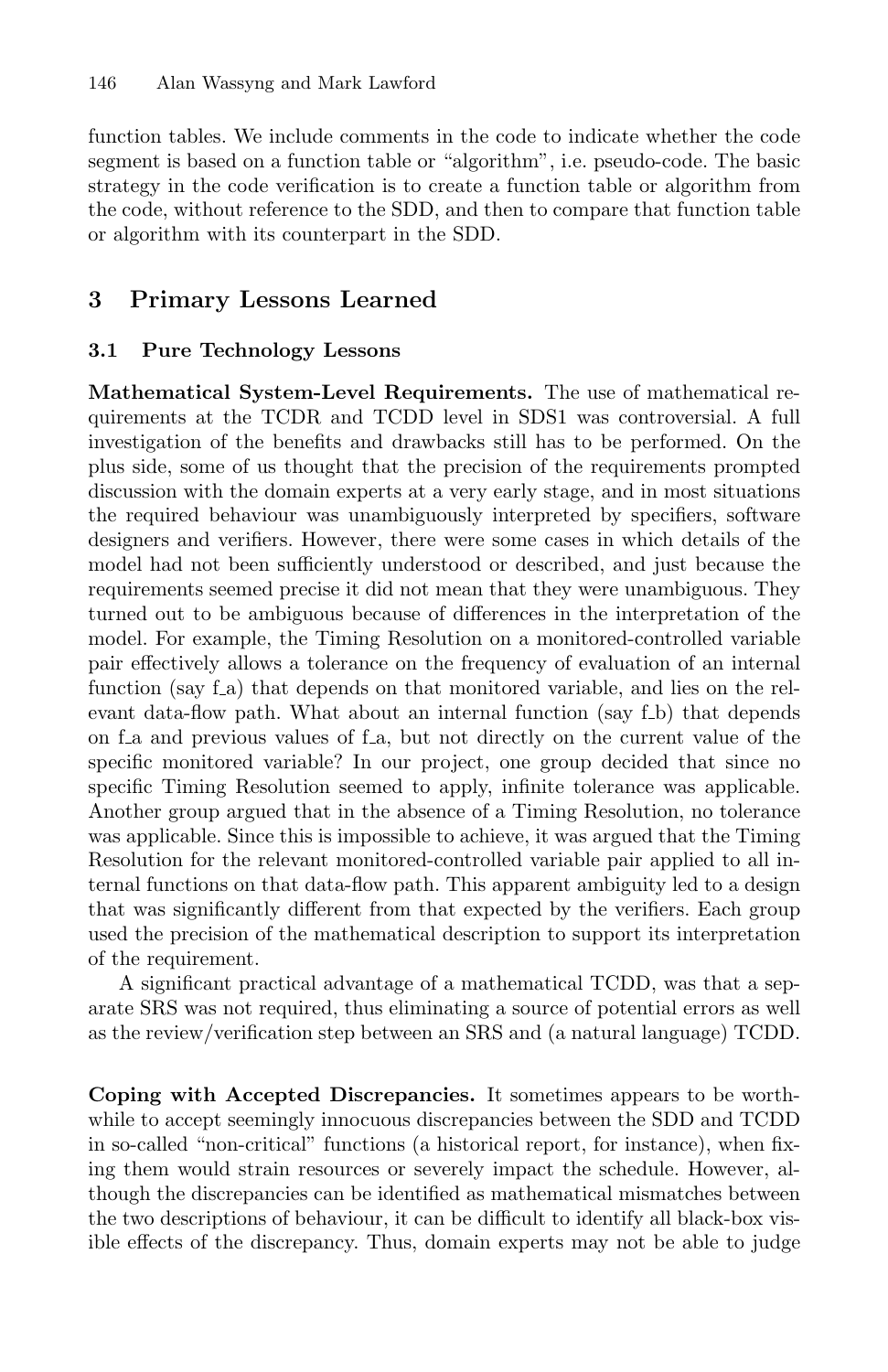the full impact of the discrepancy. The time spent on justifying these accepted discrepancies, may be better spent in trying to "correct" them if at all possible.

**The Effect of Older/Slower Hardware.** The best scenario for the software scheduler is typically a single, infinite loop. However, one immediate effect of slower hardware is that specific functions may need to be scheduled more frequently within that infinite loop in order to meet timing requirements. This complicates the software scheduler. Since the systematic verification process is driven by the software schedule, a more complicated scheduler has a negative effect on the design verification. In general, difficulties related to meeting timing requirements often force us to make compromises we would not have to consider in other circumstances. This situation can stretch the design and verification teams to the limits of their capabilities - and has the potential to raise tensions between the two teams. Older hardware is sometimes not just slower than newer hardware. It is quite often less reliable as it ages. Thus, to develop a failsafe solution may necessitate the inclusion of quite sophisticated self-checks that otherwise would not be necessary.

#### **3.2 Soft Technology Lessons**

**Process.** The shutdown systems projects we were involved in were successful, primarily due to two factors: i) The people working on the projects were highly motivated to succeed and were technically competent; and ii) The processes used were well researched, practical, and well documented. One of the major achievements of the developers of the processes was that the procedures were designed to work together. For example, the software design process was defined to use the mathematically precise requirements to advantage, and to produce mathematically precise specifications from which the code could be developed. In addition, the design process took into account the mathematical verification that would have to be performed, as well as design reviews and eventual unit testing. It is important to note that the mathematical aspects introduced into these processes were never an end unto themselves. They always served a practical purpose that would enable the teams to produce a software product that was demonstrably safe to use.

**Technology/Research Transfer.** The use of function tables throughout the development process was arguably the greatest single benefit we experienced. However, it was only through perseverance that we managed to get function tables accepted to the extent they are now. The convergence to a simplified notation allowed us to represent behaviour in a way that was readily understood by all readers/developers of the major system documents. An example of an original function table used in 1989 is shown in Fig. [6.](#page-15-0)

Special symbols were used to bracket identifiers to indicate the type of identifier, for example  $\#$ #enumeration tokens $\#$ #,  $\#$ constants $\#$ , /inputs/, etc. In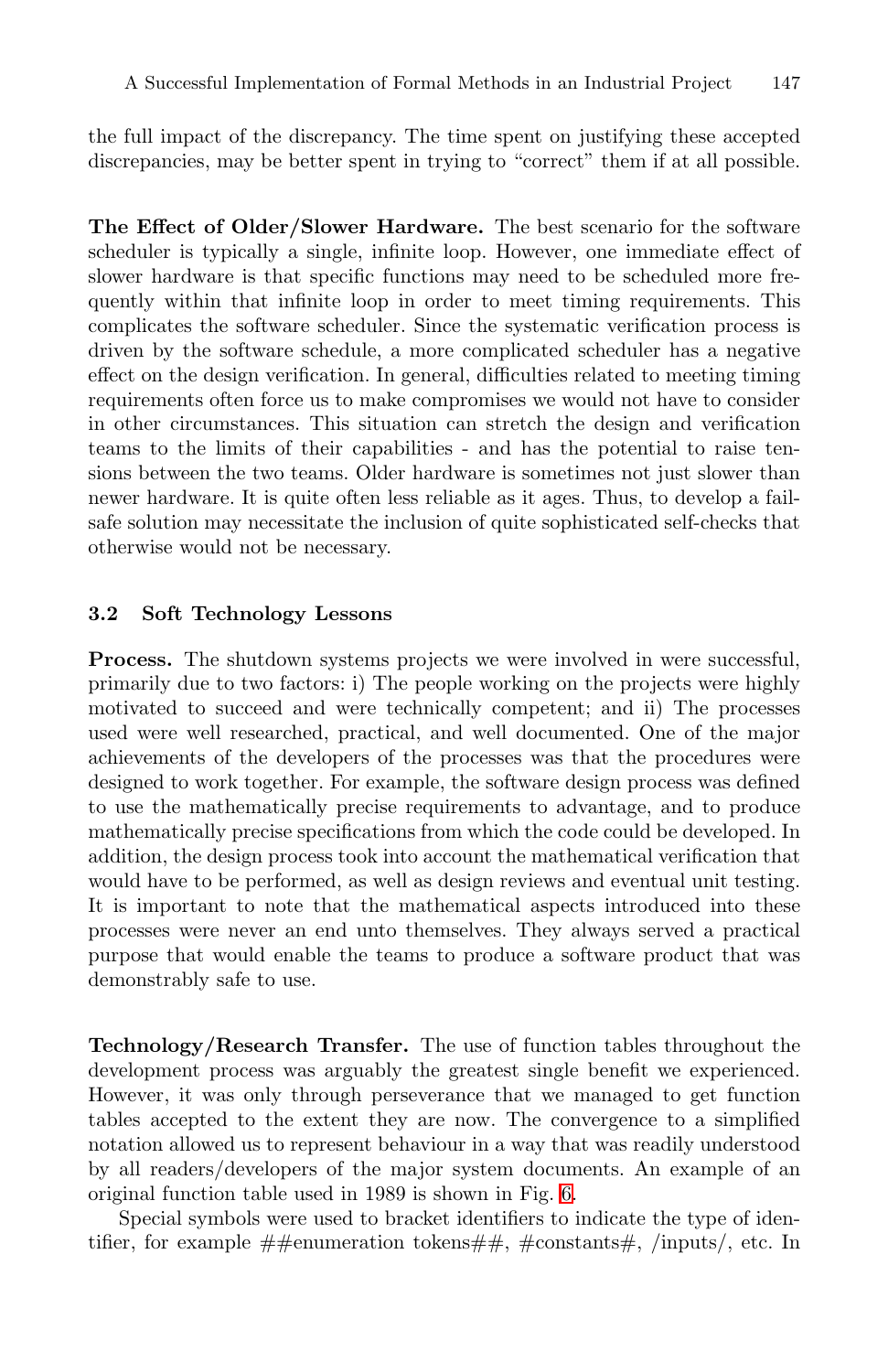<span id="page-15-0"></span>

**Fig. 6.** Example of original tabular notation

addition, 'x was used to indicate the value of x immediately prior to the evaluation of the table (pre-value of x), and x' indicated the post-value of x. Such tables were used successfully in the verification project in 1989, but when we tried to use these tables to present requirements behaviour, readers were quick to tell us that they probably would not use them. Domain experts especially found them close to unreadable.

So what did we do to function tables that made them suddenly acceptable to professional software developers and engineers responsible for determining system requirements?

One quite trivial change that worked wonders was - we simply turned the tables sideways. It was suggested by someone new to function tables who said something like "I would relate to the tables better if we read them left-to-right, just as we do normal text". We tried that and it worked. Not only did domain experts prefer them written that way, but it turned out that it was easier to format them on standard  $8\frac{1}{2}'' \times 11''$  pages. At least this was true for the requirements documents, which tend to have single results, and seem to need more rows (disjoint primitives) than columns (nested conditions).

Another change we made was to remove all the bracketing symbols as well as the pre and post indicators. It turns out that in our simple tables it is quite obvious whether a variable is used as a pre-value or a post-value. The result/output of a table is a post-value, and we allow only pre-values of variables in any cells of the tables. Note that by pre- and post-values, we mean with respect to invocation of that particular table, not with respect to the clock-tick of the underlying model. We are always explicit with respect to the clock-tick.

Rather than bracket identifiers with special symbols, we decided to prefix identifiers with a character (occasionally two) followed by an underscore as outlined in Sec. [2.4.](#page-3-0) This arrangement is far easier to read, easier to remember, and still retains the effect that alphabetic sorting of identifiers also sorts identifiers into classification groups. After years of working with professional software engineers on these projects, we feel qualified to say that this aspect of formal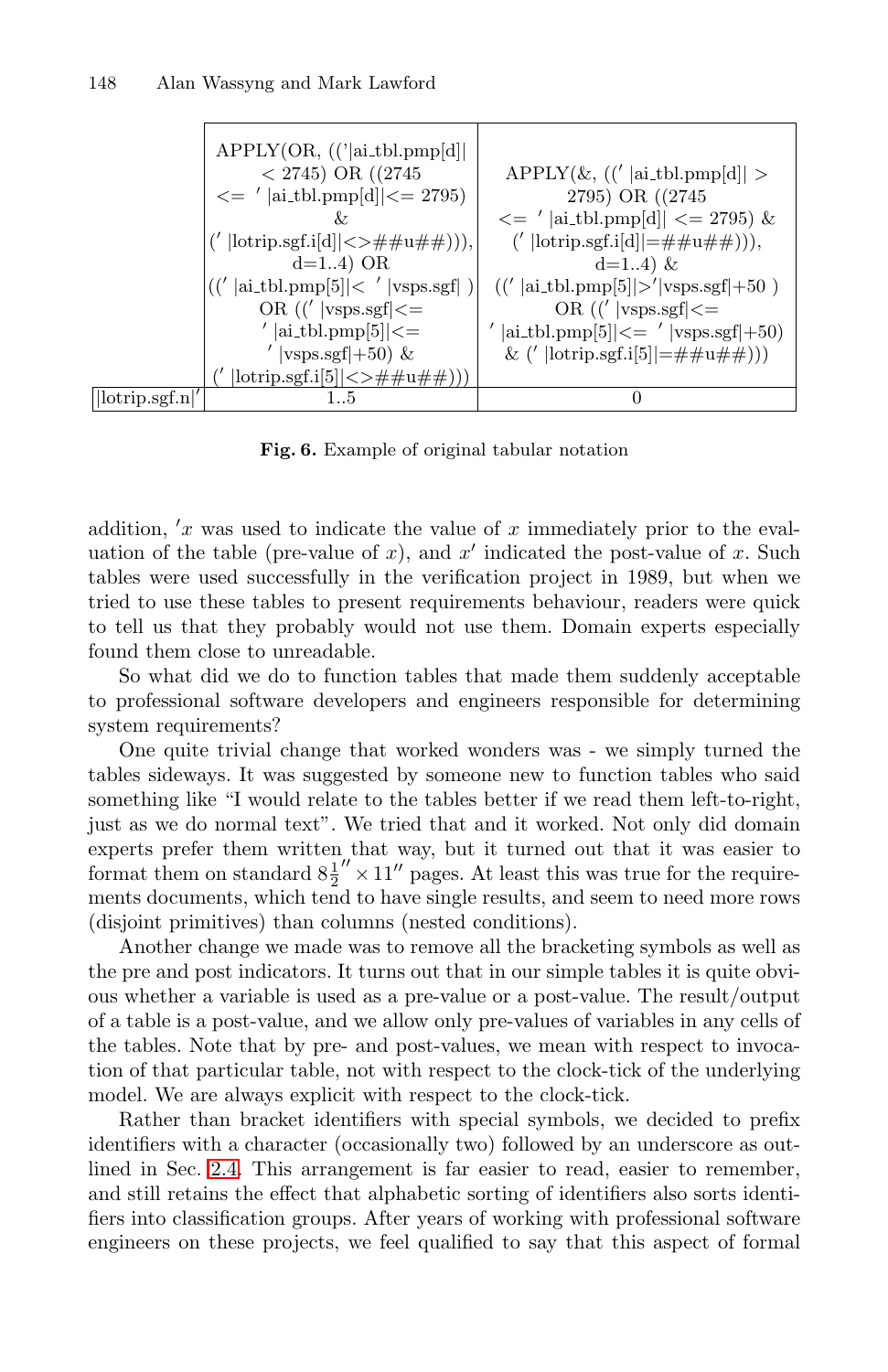methods, i.e. arriving at notation and presentation methods that industrial participants will accept, is about as important as the technology in the formal methods themselves. Without this effort, even the best of formal methods will probably not be used in practice.

A side benefit of using function tables was that we could easily identify conditions that lead to a safe-state. This is important in the software design, where we want to specify the behaviour in such a way that it can be coded into structures that produce safe behaviour even in the case of hardware malfunctions. By always having the safe-state in the right-most column, it was clear to designers and coders alike.

As we indicated earlier, one of the guiding principles for the redesign of the Darlington Shutdown Software, was Parnas' "Information Hiding" [\[6](#page-20-0)]. As usual, there is a world of difference between understanding and appreciating the principles versus putting those principles to work and implementing them in a software design process - it took us about two years through the first iteration. An important difference between what we put into practice compared with the original description was that most of the top level "secrets" that were to be encapsulated in a module, came from requirements that were likely to change, not from design decisions as described in [\[6](#page-20-0)]. It is important to note the enormous effort that had to be expended in order to use the ideas that came from academia, even though the ideas were well accepted (indeed, quite famous) within the academic community, twenty years after they were first introduced. Even today, it is not universally appreciated that information hiding is significantly more than data abstraction. The principles of information hiding can be used to develop a software design process that eventually results in the decomposition of the design into data abstractions. The importance of this process is that the resulting data abstractions are constructed in such a way that, if in the future we need to change the design to incorporate a "likely change", the changes will be confined to a single module, or, at most, a very small number of modules. This is a crucial selling point of the technology to senior management. Most people, quite rightly, would be skeptical of any claim to be able to cope "easily" with all future changes. What information hiding promises and delivers, is that future changes that are considered likely and are used to drive the decomposition of the software design, will be relatively easy to implement and verify.

**Rationale.** Most engineers already appreciate the importance of documenting rationale for design decisions. Even before the start of the redesign of the Darlington shutdown system software, the responsible group at Ontario Power Generation conducted a separate project to document the rationale for the existing software. Both the TCDR and TCDD contain appendices that record changes made from previous "in use" systems. In addition, rationale is documented for each function and natural language expression, whenever possible. However, rationale for some decisions that were made fifteen to twenty years ago has been lost. In at least one case, that lack of rationale led us to include a requirement that was later shown to be problematic.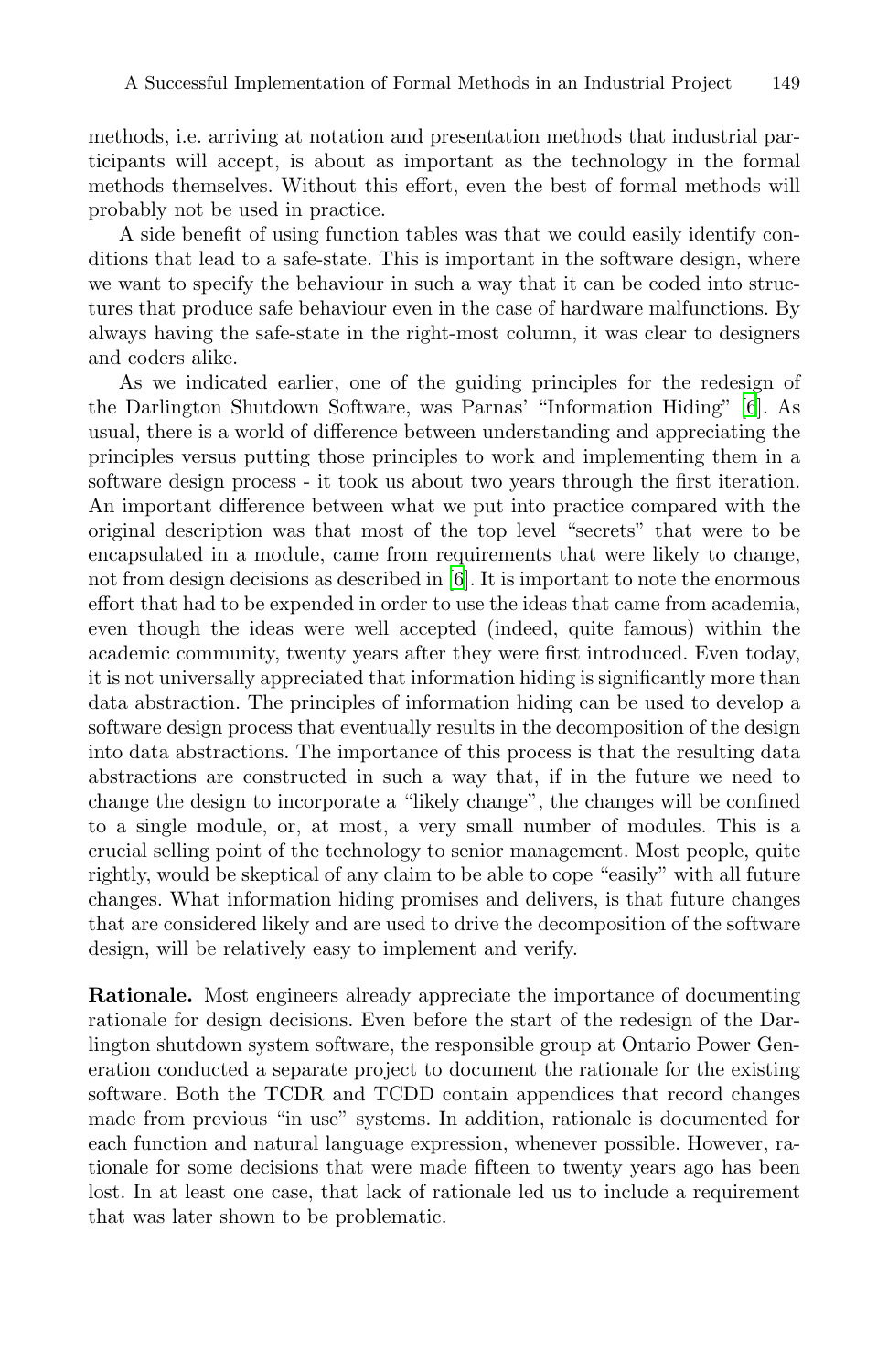**Software Tools Limitations and Suggested Improvements.** While the use of standard word processors created documents that were easily readable by a human, producing machine readable output from the documents was much more difficult. While particular projects may standardize on a given word processor (and version), maintenance and revision of software obviously becomes an issue when projects are tied to a specific vendor and revision of a product.

The utility and adoption of mathematically sound tools has been hampered by a lack of well defined (consistent) open standards and associated support tools. Significant resources are sometimes required to develop tools that are not directly related to a company's core competencies.

One lesson we learned was that developing tools to cope with mundane, but necessary and time-consuming tasks, can significantly reduce the effort required to perform those tasks, and thus reduce the schedule time that has to be allocated to those tasks. These tools may not present the same excitement and challenge to their developers as more sophisticated tools might, but their importance to the project can be even more substantial.

### **3.3 Political Lessons**

**People.** Experienced project managers know that the success of their project is tied directly to the ability, knowledge and attitude of the people working on the project. Building reliable software applications of a non-trivial size requires team members to communicate with each other and with other teams. Often two teams are in an intentionally adversarial role - but both teams should be clear that they share the responsibility for achieving a high quality software application. "Scoring points" at the expense of an individual or team is counterproductive to the project. Since formal methods are not yet commonplace in industrial software projects, it is important that all project personnel buy-in to the specific methodology being used. It is healthy to argue over different approaches and processes, but compromises are often necessary, and continual second-guessing of such decisions, after the decision has been finalised, is usually destructive.

**Don't Compromise Normal Best Practice.** Ontario Power Generation wisely adopted a "defence-in-depth" policy for their safety critical software projects. Over the years, software professionals and researchers have developed heuristics for reducing defects at different stages of the software lifecycle. For example, at the coding stage, there are reasonably well accepted coding guidelines that take into account the strengths and weaknesses of the language, that help us to avoid situations that have been shown to be more error prone. It is sometimes tempting to argue that since we are applying so much more rigour to the entire lifecycle, we can relax these "best practice" heuristics. Our experience is that it is a mistake to follow this path. It is a good idea to remind ourselves periodically that mathematicians have been known to make mistakes.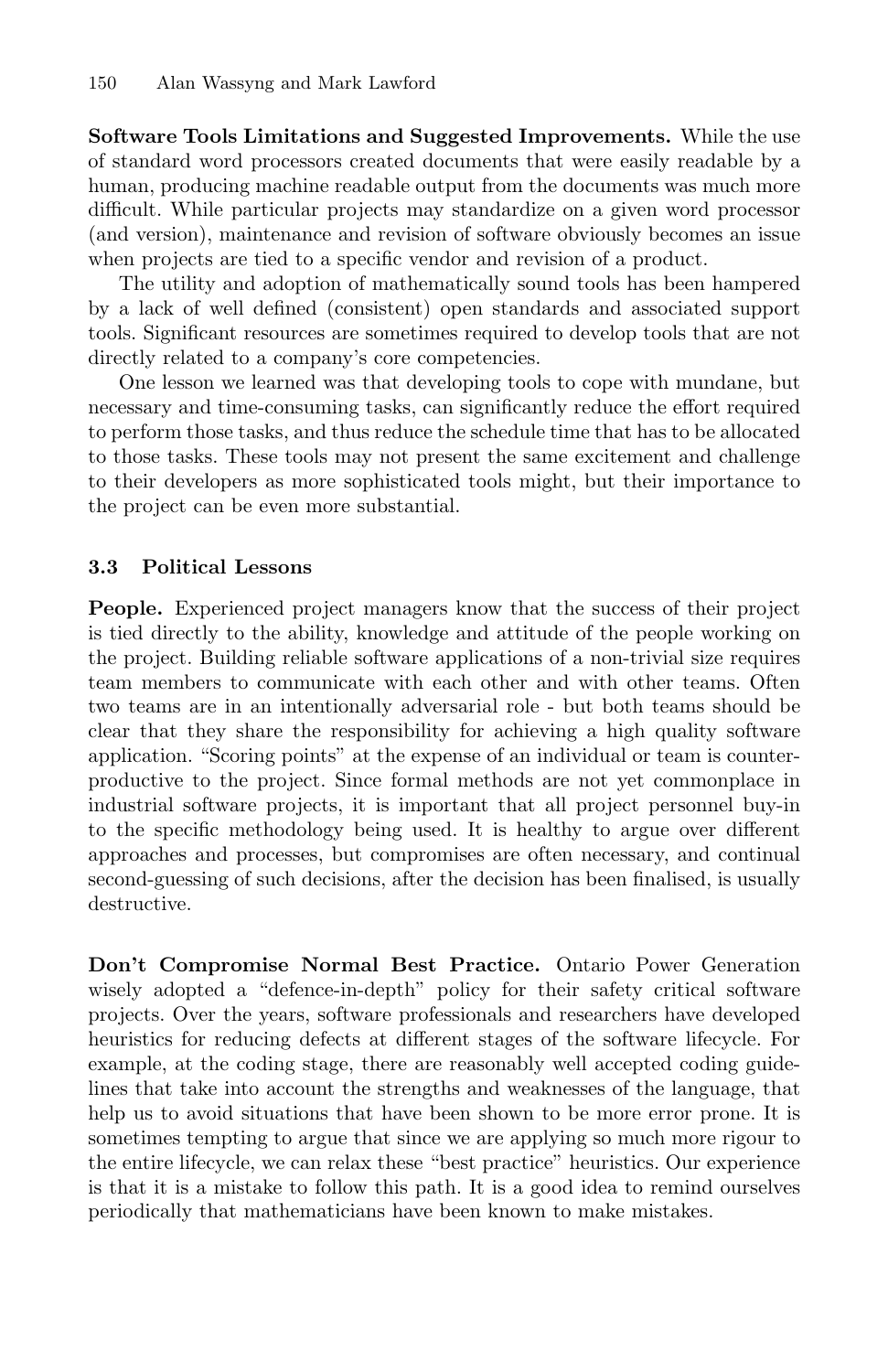## <span id="page-18-0"></span>**4 Open Questions**

Nothing is ever perfect. Software development is far from that ideal. Also, there are tremendous financial and schedule pressures on projects such as those described in this paper. It is always useful to examine what we did and try to determine what areas may be strengthened in future projects. We do not have the space to discuss this in detail, but wanted to mention them briefly, almost as a final lesson-learned.

Probably the most challenging issue throughout the projects has been to find ways to specify and verify functional and performance timing requirements. So far, our methods have dealt much better with the logic aspects of behaviour than with anything that involves timing. Nothing we have seen in the literature has stood out as clearly better than what we did. Another challenge is the way in which we should deal with selfchecks. In the case of hardware malfunction, it is important that the application be left in a safe-state if at all possible. The current software design achieves this at significant cost. More research in this area is warranted. Much progress has been made already on automating verification activities [\[3\]](#page-19-0). Extending these techniques to deal with more cases, especially those involving time-dependent behaviour, should be a high priority. In general, we should now be able to build significantly improved software tools. Finally, we are getting to the stage where we have sufficient experience with these processes to see how we can extend them to help with non safety critical software.

### **5 Related Work**

Software practitioners have clearly indicated the need to automate routine tasks in order to effectively and reliably develop software. The application of formal methods similarly needs to become a largely automated process with tools of even better quality than those used for building and testing software. Knight *et al.* hypothesize that by incorporating formal methods tools into existing software packages such as off the shelf office suites and other software engineering tools, formal methods might be able to overcome their lack of "superstructure" and become more widely used in industry [\[19](#page-20-0)]. The experience described here and in [\[18](#page-20-0)] supports this conjecture.

While applications of tool supported formal methods to industrial examples have been previously described in e.g., [\[20](#page-20-0)], [\[21](#page-20-0)], such case studies typically focus on a specific aspect, such as requirements analysis. Our work differs from other successful industrial integrations of formal methods into the software engineering process such as [\[22](#page-20-0)] since in our case i) The formal methods were applied to the entire system, and ii) the formal methods documentation and the main project documentation are one and the same. It should be pointed out though that the application described here resulted in roughly one fifth the number of lines of code as the application in [\[22\]](#page-20-0) and it was not distributed.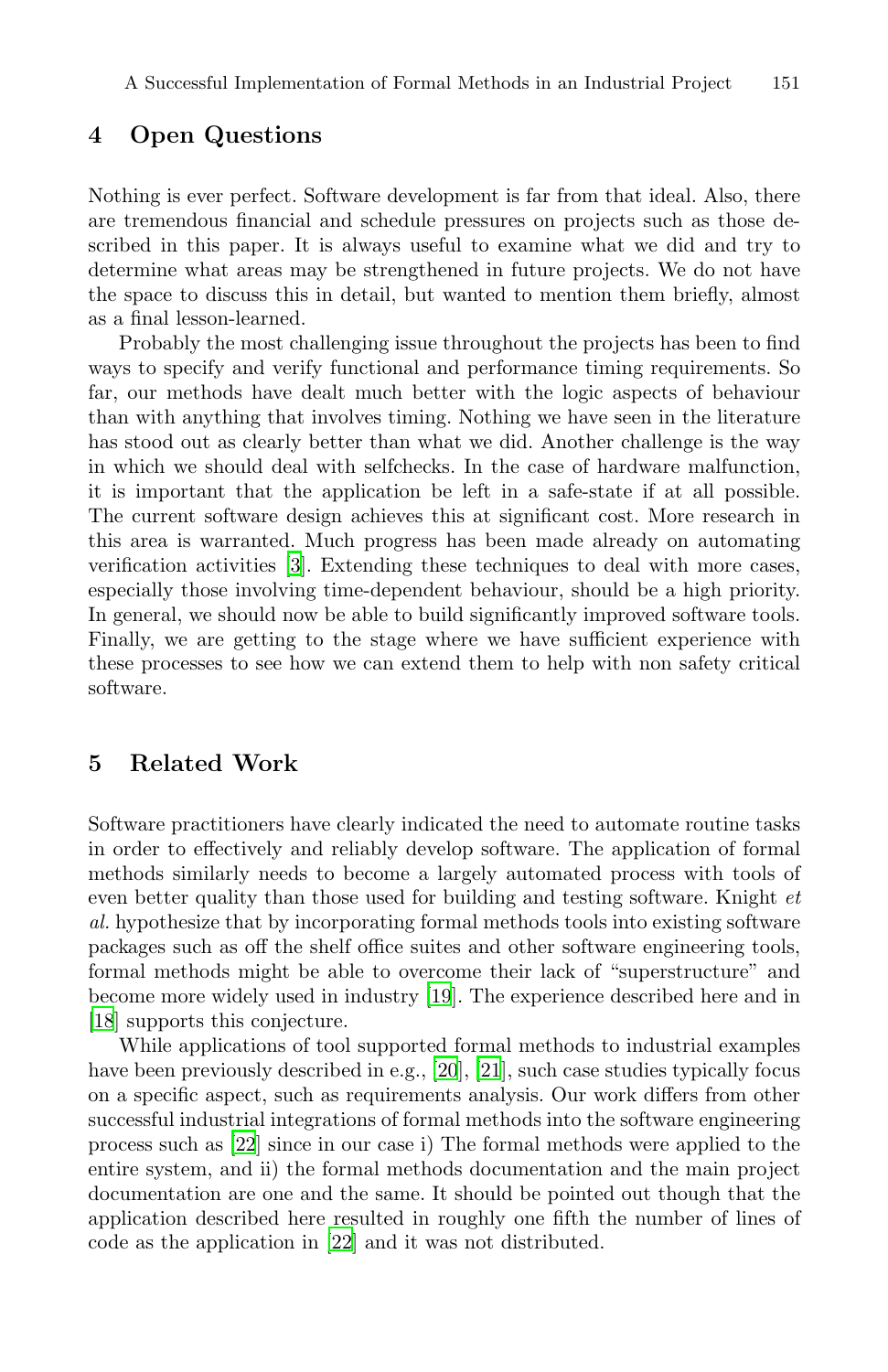## <span id="page-19-0"></span>**6 Conclusion**

The use of formal methods in these projects was successful, primarily because of the quality of the personnel involved, and the fact that, by the nature of the problem, OPG was prepared to put sufficient resources into making it successful. It was successful also because it was practical. The level of rigour was commensurate with the task. The formal methods approach was pervasive, but was never allowed to develop beyond its usefulness. Tremendous progress was made in taking ideas from the formal methods research community, and making them practical. However, it is our opinion that the formal methods research community should be trying much harder to make their methods more practical in the first place. Even after thirteen years though, there are significant aspects that have not been completely solved - timing issues for example. We coped with them adequately, but to make these techniques more cost effective, we have to have much more general solutions. Finally, the methods are just too costly without reliable, comprehensive tool support.

## **Acknowledgements**

The work presented in this paper represents the combined efforts of many current and former employees of Ontario Power Generation and AECL, including: Glenn Archinoff, Dominic Chan, Rick Hohendorf, Paul Joannou, Peter Froebel, David Lau, Elder Matias, Jeff McDougall, Greg Moum, Mike Viola, and Alanna Wong. The authors would like to thank Rick Hohendorf and Mike Viola for helping to obtain permission from OPG to publish this work. The FM 2003 reviewers provided invaluable feedback. Finally we would like to acknowledge David Parnas. This work represents the successful application of many of his ideas regarding software engineering.

## **References**

- [1] Saiedian H. (ed.): An invitation to formal methods. IEEE Computer **Apr** (1996) 16–30
- [2] Heninger, K.L.: Specifying software requirements for complex systems: New techniques and their applications. IEEE Transactions on Software Engineering **6** (1980) 2–13
- [3] Heitmeyer, C., Kirby, J., Labaw, B., Bharadwaj, R.: SCR\*: A toolset for specifying and analyzing software requirements. In: Proc. 10th Int. Conf. Computer Aided Verification (CAV'98), Vancouver, BC, Canada, June-July 1998. Volume 1427 of LNCS, Springer (1998) 526–531
- [4] Parnas, D.L.: Software design. In Hoffman, D., Weiss, D., eds.: Software Fundamentals: Collected Papers by David L. Parnas. Addison-Wesley (2001) 137–142
- [5] Archinoff, G.H., Hohendorf, R.J., Wassyng, A., Quigley, B., Borsch, M.R.: Verification of the shutdown system software at the Darlington nuclear generating station. In: International Conference on Control and Instrumentation in Nuclear Installations, Glasgow, UK, The Institution of Nuclear Engineers (1990)